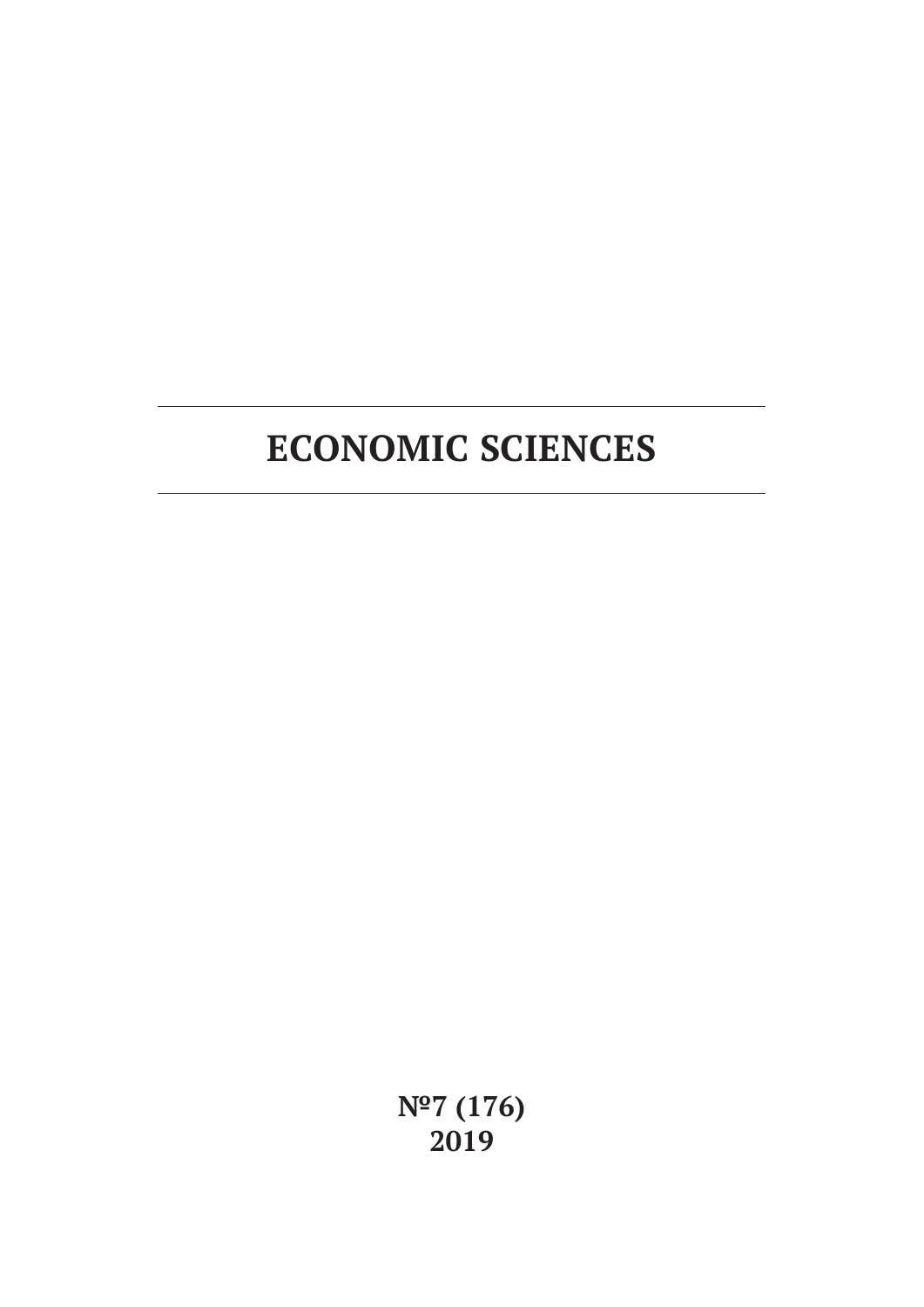#### **Editorial Council**

**V.V. Artiakov** — Doctor of Economics, Member of Russian Academy of Engineering

**R.S. Grinberg** — Doctor of Economics, Professor, Institute of Economy of Russian Academy of Sciences,

**A.G. Griaznova** — Doctor of Economics, Professor, President of Financial University under the Government of the Russian Federation

**A.G. Zeldner** — Doctor of Economics, Professor, Institute of Economy of Russian Academy of Sciences

**V.V. Ivanter** — Doctor of Economics, Professor, Director of Institute of Economic Forecasting of Russian Academy of Sciences

**N.G. Kuznetsov** — Doctor of Economics, Professor, Rostov State University of Economics

**V.N. Ovchinnikov** — Doctor of Economics, Professor, Southern Federal University

**A.L. Porokhovski** — Doctor of Economics, Professor, Moscow State University named after M.V. Lomonosov

**S.N. Silvestrov** — Doctor of Economics, Professor, Financial University under the Government of the Russian Federation

**A.N. Shokhin** — Doctor of Economics, Professor

**M.A. Eskindarov** — Doctor of Economics, Professor, Rector of Financial University under the Government of the Russian Federation

The journal is included in the list of the Higher Accreditation Committee of The Ministry of Education and Science of Russia of the leading scientific journals and publications issued in the Russian Federation, where the main scientific results of the scientific theses for the degrees of Doctor and Candidate of Science can be found

Founder: LLC "Economic Sciences" Address: 125057, Moscow, Chapaevskii per., 3-775 E-mail: info@ecsn.ru WWW: http://ecsn.ru

The Certificate of registration of mass media: ПИ № ФС77–21147 from 28.06.2005

Subscription index 20387 (Agency "Rospechat")

ISSN 2072–0858

Issue date 31.07.2019 Format 60х84/8 Printed signatures 17.79 500 copies Printed by "24 Print" Ltd

#### **Editorial Board**

**V.A. Meshcherov** — Doctor of Economics, Professor, Chief Editor of the Journal «Economic Sciences»

**F.F. Sterlikov** — Doctor of Economics, Professor, Moscow State University of Technologies and Management named after K.G. Razumovskiy

**A.G. Zeldner** — Doctor of Economics, Professor, Institute of Economy of Russian Academy of Sciences

**E.V. Zarova** — Doctor of Economics, Professor, Plekhanov Russian University of Economics

**A.E. Karlik** — Doctor of Economics, Professor, St.-Petersburg State University of Economy and Finance

**N.G. Kuznetsov** — Doctor of Economics, Professor, Rostov State University of Economics

**V.N. Ovchinnikov** — Doctor of Economics, Professor, Southern Federal University

**S.N. Silvestrov** — Doctor of Economics, Professor, Financial University under the Government of the Russian Federation

**K.N. Korischenko** — Doctor of Economics, Professor, Russian Presidential Academy of National Economy and Public Administration

**A.A. Bakulina** — Doctor of Economics, Professor, Financial University under the Government of the Russian Federation

**V.A. Savinova** — Doctor of Economics, Professor, Samara State University of Economics

**E.N. Valiyeva** — Doctor of Economics, Professor, Samara State University of Economics

**G.D. Fainshtein** — PhD in Economics, Tallinn University of Technology

**V.A. Piskunov** — Doctor of Economics, Professor, Samara State University of Economics

**A.M. Petrov** — Doctor of Economics, Professor, Financial University under the Government of the Russian Federation

**P.V. Pavlov** — Doctor of Economics, Associate Professor, Southern Federal University

**O.A. Khokhlova** — Doctor of Economics, Professor, East-Siberian University of Technology and Management

#### **Chief Editor:**

**V.A. Meshcherov** — Doctor of Economics, Professor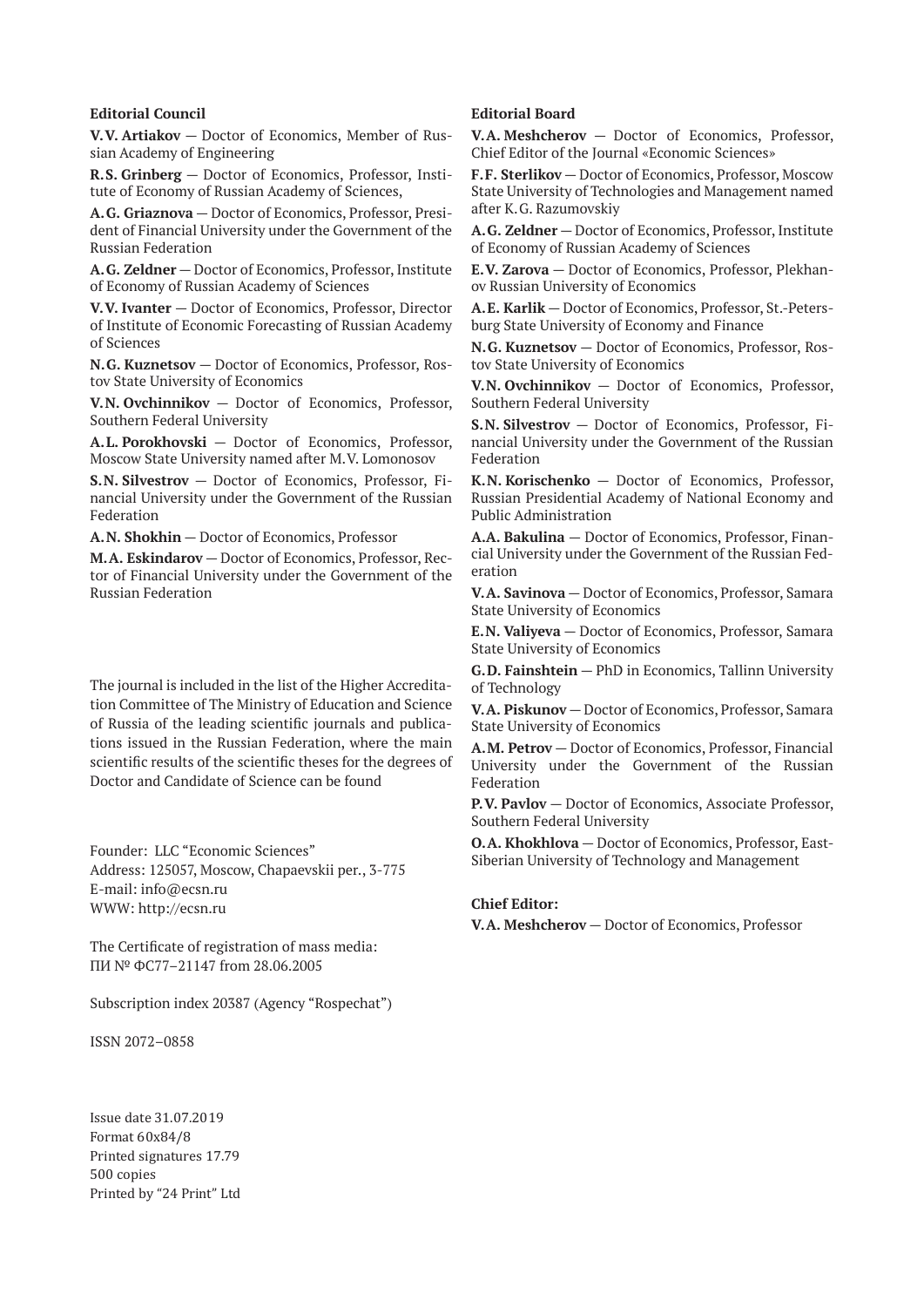## **CONTENTS**

## **ECONOMIC THEORY**

| Likhachev M.O. Macroeconomic stability and exchange rate dynamics in the model                      |  |
|-----------------------------------------------------------------------------------------------------|--|
|                                                                                                     |  |
| <b>Mikhaylov A.M.</b> Transnational banks: realization of economic and institutional interests  139 |  |
| Taran E.A. Formation of convergent typology of structural shifts in the economy  140                |  |

## **ECONOMICS AND MANAGEMENT OF NATIONAL ECONOMY**

| <b>Gabdrakhmanov O.F.</b> Categories and typology of economic networks in the service industry  141                                                                               |
|-----------------------------------------------------------------------------------------------------------------------------------------------------------------------------------|
| Djamaludinova M.U., Abdulaev S.A. Analysis of the effectiveness of the methods of strategic<br>analysis in public administration, on the example of the Republic of Dagestan  141 |
| <b>Ermolin E.N.</b> The impact of the economic specializations of the northern macroregion                                                                                        |
| Kozina E.V., Sverchkova A.S. Identifying key success factors of the company  143                                                                                                  |
| Kosakian N.L. 3D-printing technologies as Basic Innovations for Acceleration of Scientific                                                                                        |
| Makarenko S.A., Zotov A.N., Lebedev A.L., Semikova O.R. The development directions                                                                                                |
| Myasoedov S.A. Prospects of industrial application of technologies internet of things:                                                                                            |
| Oleinik E.B., Eremin A.Y. Assessment of investment risk in Primorsky krai  147                                                                                                    |
| Rabadanova A.A. Public-private partnership as a tool to attract investment                                                                                                        |
| Sister V.G., Gorlacheva E.N., Vasilenko A.P. The efficiency in production systems                                                                                                 |
|                                                                                                                                                                                   |
| <b>Chernov S.B.</b> Counter-terrorism financing policy: definition and threats                                                                                                    |
|                                                                                                                                                                                   |
| Fadin N.I. The human capital of the disabled: employment rehabilitation and assessment                                                                                            |
| Glisin A.F., Malyshev N.I. System regularities of formation and development                                                                                                       |

## **FINANCE, MONEY CIRCULATION AND CREDIT**

| Pukhova M.M. Processes of reforming the domestic system of waste manufacturing and |  |
|------------------------------------------------------------------------------------|--|
|                                                                                    |  |

## **BOOK KEEPING, STATISTICS**

| Basova M.M. The main approaches to balancing the interests of participants |  |
|----------------------------------------------------------------------------|--|
|                                                                            |  |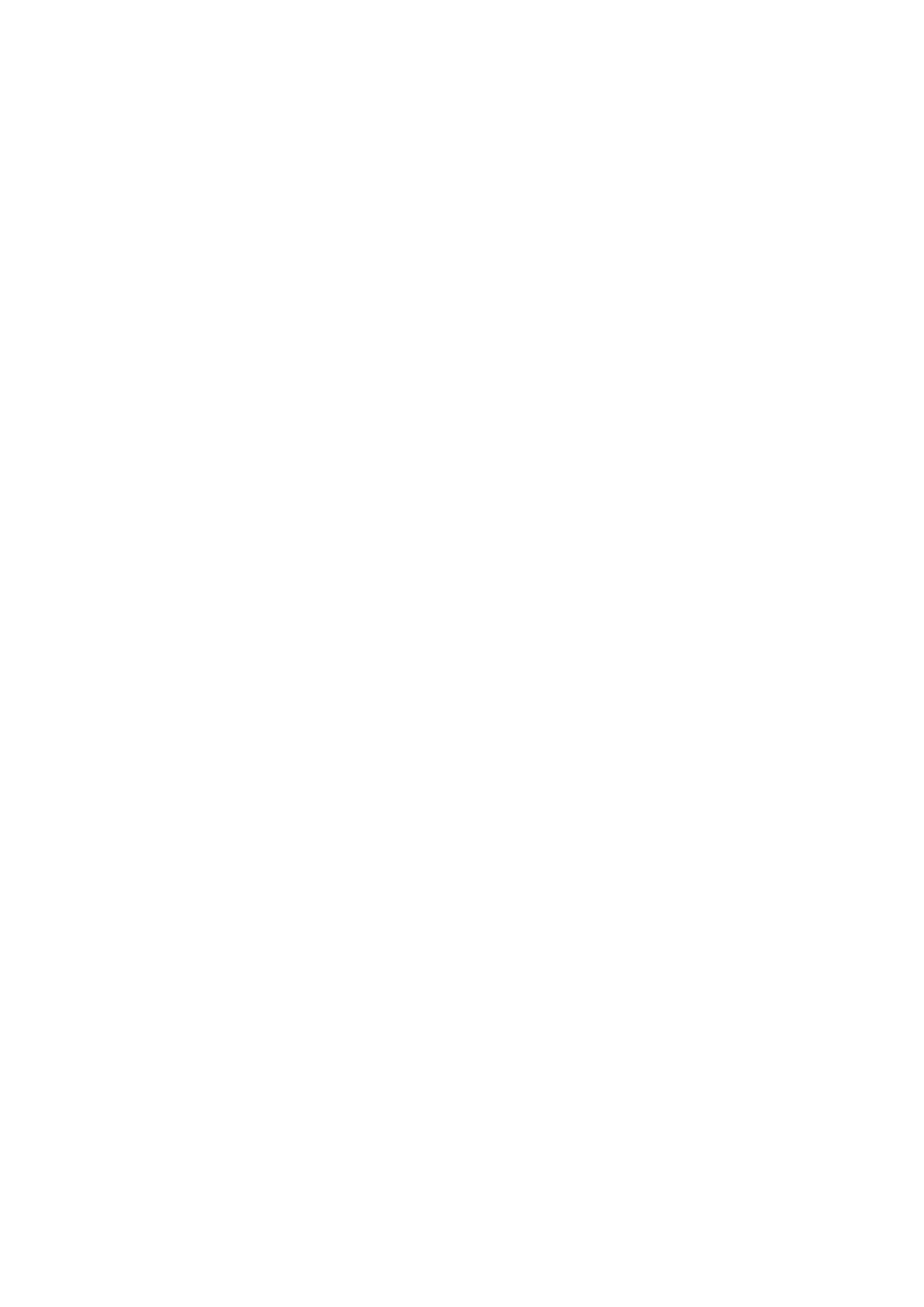## **ECONOMIC THEORY**

# **MACROECONOMIC STABILITY AND EXCHANGE RATE DYNAMICS IN THE MODEL OF R. DORNBUSCH**

#### ©© 2019 **Likhachev Mikhail Olegovich**

Doctor of Economics, Associate Professor, Professor of the Department of Economic Theory and Management Moscow Pedagogical State University, Moscow, Russia E‑mail: olegmix71@mail.ru

The article discusses the open economy model, developed by R. Dronbusch in order to prioritize management of exchange rate fluctuations and associated price level fluctuations. The author examines the interrelation of the basic principles of the R. Dornbusch model with the postulates of neoclassical macroeconomics and, in particular, monetarism, and assesses its applicability to modern economic conditions.

*Keywords: macroeconomic equilibrium, open economy, monetarism, exchange rate, R. Dornbusch model, macroeconomic policy, fiscal policy, monetary policy, macroeconomic stability*

#### **References**

- 1. *Blaug M.* Economic theory in retrospect. M., 1994.
- 2. *Dornbush R.* Expectations and the dynamics of the exchange rate. / This changeable exchange rate.— M. 2001. p. 207–229.
- 3. *Keygan F.* Chicago School // Economic Theory / Pod. ed. J. Itwell, M. Milgrayta, P. Newman.— M., 2004. p. 553–565.
- 4. *Leyonhuvud A.* Macroeconomic theory in the twentieth century: the main milestones of development. // Questions of economy. 2006. № 11. p. 26–45.
- 5. *Reder M.U.* Chicago School // Economic Theory / Pod. ed. J. Itwell, M. Milgrayta, P. Newman.— M., 2004. p. 48–61.
- 6. *Friedman M.* The optimal amount of money. // The quantitative theory of money.— M. 1996. S. 40–102.
- 7. *Friedman M.* The quantitative theory of money: a new formulation // The quantitative theory of money.— M. 1996. S. 18–39.
- 8. Akiba H. Expectations, stability, and exchange rate dynamics under the Post Keynesian hypothesis // Journal of Post Keynesian Economics. Volume 27, 2004. pp. 125–140
- 9. *Dornbusch R*. Exchange Rates and Inflation MIT Press, 1988.
- 10. *Dornbusch R.* Keys to Prosperity: Free Markets Sound Money and a Bit of Luck, MIT Press, 2000.

## **TRANSNATIONAL BANKS: REALIZATION OF ECONOMIC AND INSTITUTIONAL INTERESTS**

©© 2019 **Mikhaylov Alexander Mikhaylovich** Doctor of Economics, Professor Samara State University of Economics, Samara, Russia E‑mail: 2427994@mail.ru

The article reveals the content and processes of realization of economic and institutional interests of transnational banks. The strategy of realization of interests of transnational banks when entering the financial markets is considered.

*Keywords: transnational banks, economic interests, institutional interests, world financial markets, banking competition, institutional environment*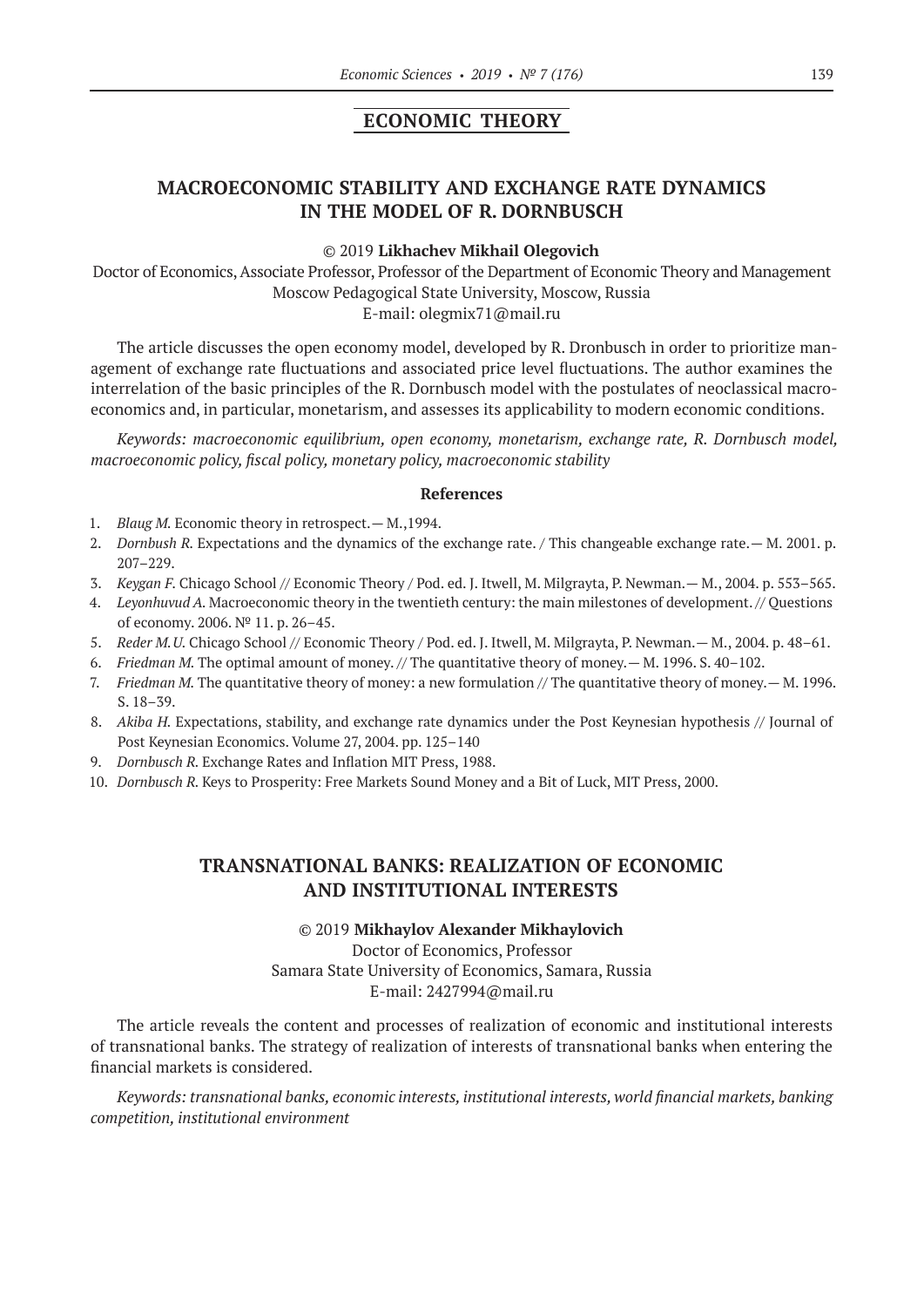# **FORMATION OF CONVERGENT TYPOLOGY OF STRUCTURAL SHIFTS IN THE ECONOMY**

#### ©© 2019 **Taran Ekaterina Aleksandrovna**

Senior Lecturer, School of Engineering Entrepreneurship National Research Tomsk Polytechnic University, Tomsk, Russia E‑mail: ektaran@tpu.ru

The article discusses the factors, criteria and components of a convergent typology of structural shifts in the economy, which act as the starting and ending point of its technological and socio-economic modernization, reaching an anti-recessive trend as the global change process evolves. The relationship between the multi-level phenomena of technological, structural and economic convergence, united by the notion of convergent structural shift, is systematized. The antagonistic essence of structural divergence and divergent structural shift is revealed, in which the degenerative type of structural transformation resulting from the de-industrialization of a reformed Russian economy is formed.

*Keywords: structural shift, economic convergence, structural convergence, structural divergence, typology.*

- 1. *Gasanov M.A.* Strukturnye sdvigi v usloviyah transformacii ekonomiki Rossii i stanovleniya innovacionnogo tipa razvitiya: Diss. d-ra ekon. nauk: 08.00.01. Tomsk: TGU, 2012. S. 78.
- 2. *Glaziev S.YU*. Mirovoj ekonomicheskij krizis kak process smeny tekhnologicheskih ukladov // Voprosy ekonomiki. 2009. № 3. S. 26–32.
- 3. *Zemskov M.O.* Razvitie teorii strukturnyh sdvigov v ekonomicheskih sistemah: avtoreferat dis. … kand. ekon. nauk: 08.00.01. Kostroma: Kostrom. gos. un-t im. N.A. Nekrasova, 2003. 26 s.
- 4. *Krasilnikov O.YU*. Vzaimosvyaz' strukturnyh sdvigov i ekonomicheskogo razvitiya Rossii // Izv. Sarat. un-ta. Nov. ser. Ser. Ekonomika. Upravlenie. Pravo. 2017. № 2. S. 127–133.
- 5. *L'vov D.S*. Effektivnoe upravlenie tekhnicheskim razvitiem. M.: Ekonomika, 1990. 368 s.
- 6. *Manevich V.E.* Dolgovremennye makroekonomicheskie processy i usloviya rosta rossijskoj ekonomiki // Voprosy ekonomiki. 2017. № 1. S. 40–63.
- 7. *Minkovskij G.* Prostranstvo i vremya. Reprint. M.: Znanie, 1991. 226 s.
- 8. *Pelipas' I.* Real'naya, nominal'naya i institucional'naya konvergenciya v stranah EAES // Rabochij material Issledovatel'skogo centra IPM. 2017. WP/17/03. 23 s. URL: http://www.research.by/webroot/delivery/files/wp2017r03.pdf (data obrashcheniya: 18.06.2019).
- 9. Pitirim Sorokin: Novye materialy k nauchnoj biografii. Sb. nauch. trudov. / RAN. INION. Centr social. nauch.-inform. issled. Otd. sociologii i social'noj psihologii / Otv. red. Efremenko D.V., Krotov P.P. M.: Izd-vo RAN, 2012. 232 s.
- 10. *Tumanova E.A.,* S*Hagas N.L.* Makroekonomika. Elementy prodvinutogo podhoda. M.: Infra-M, 2004. S. 201.
- 11. *YAkovec YU.V*. Problemy i perspektivy tekhnologicheskogo vozrozhdeniya Rossii // Nauka, tekhnologiya, kul'tura (global'nyj process i problemy Rossii): Probl.-temat. sb. / RAN INION. Centr nauchnoinform. issledovanij po nauke, obrazovaniyu i tekhnologii. Sost. i nauch. red. Rakitov A.I. S. 89–110. URL: https://elibrary.ru/download/ elibrary\_24243779\_18770882.pdf (data obrashcheniya: 18.06.2019).
- 12. *Apergis N., Panopoulou E., Tsoumas C.*  Old wine in a new bottle: Growth convergence dynamics in the EU // Atlantic Economic Journal. Volume 38. Issue 2. pp. 169–181. URL: https://link.springer.com/content/pdf/10.1007%2Fs11293–010–9219–1.pdf (data obrashcheniya: 18.06.2019).
- 13. *Klenow P.J., Rodríguez-Clare A.* The Neoclassical Revival in Growth Economics: Has It Gone Too Far? NBER Macroeconomics Annual 1997, Volume 12, ed. Ben S. Bernanke and Julio J. Rotemberg. Cambridge, MA: MIT Press. pp. 73–114. URL: https://www.nber.org/chapters/c11037.pdf (data obrashcheniya: 18.06.2019).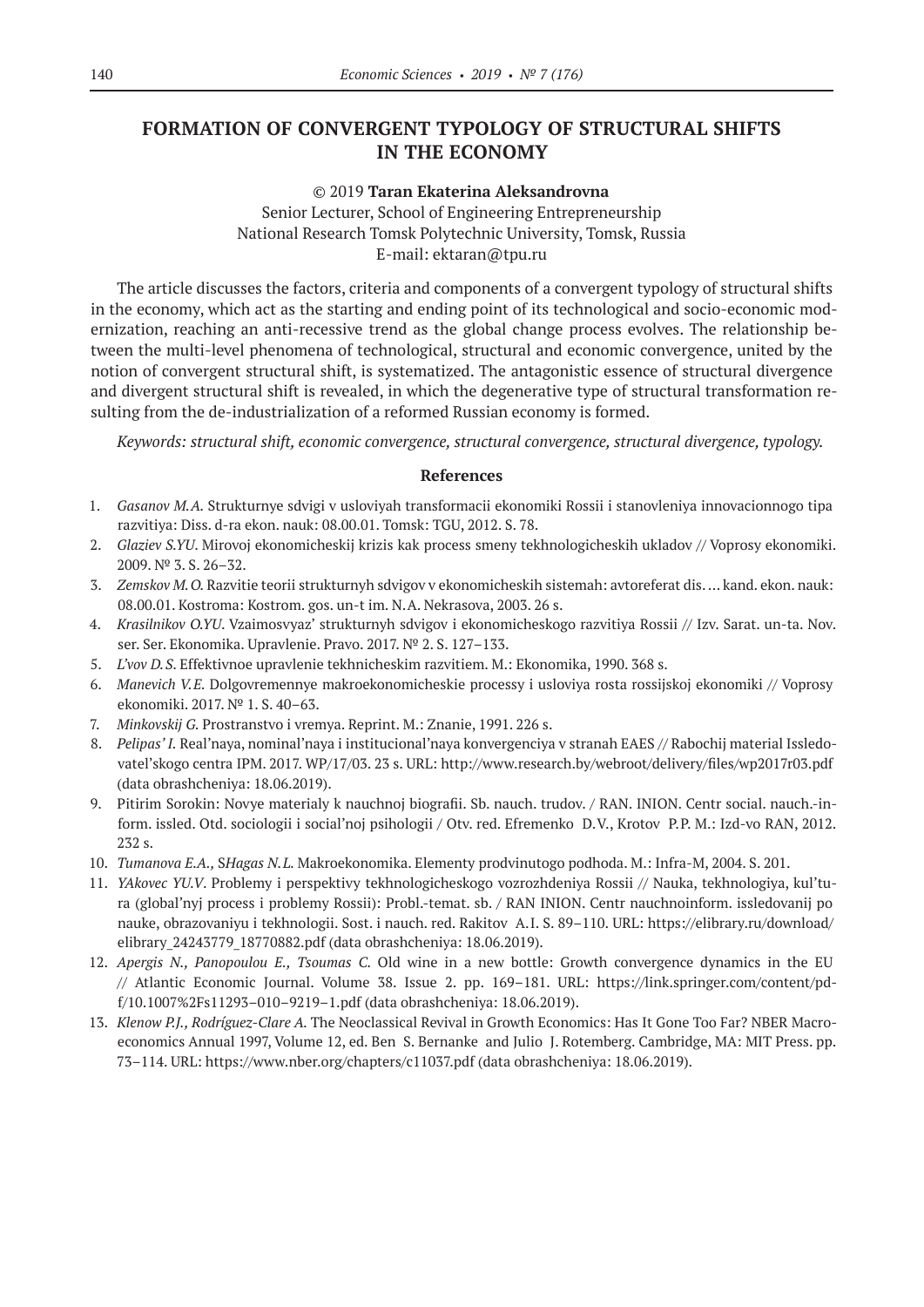## **ECONOMICS AND MANAGEMENT OF NATIONAL ECONOMY**

# **CATEGORIES AND TYPOLOGY OF ECONOMIC NETWORKS IN THE SERVICE INDUSTRY**

#### ©© 2019 **Gabdrakhmanov Oleg Faritovich**

PhD in Economics, Associate Professor in the Department of Economics and Financial Law Institute of Business Career, Orekhovo-Zuevo, Moscow E‑mail: Gabdrahmanov@list.ru

The characteristics of their main types: networks of legal entities, networks of business structures, networks of credit and financial services, retail chains, franchising networks, Internet trade, network marketing (MLM‑business). The essence of informal business networks is analysed in the context of the theoretical and methodological approach to the more general concept of the informal economy, which has been in considerable demand in research in recent years. The research findings might be helpful to management and economics experts dealing with the problems of increasing the efficiency in modern conditions for researching theoretical and practical management.

*Keywords: network, service sector, classification, organization, network economy, model.*

# **ANALYSIS OF THE EFFECTIVENESS OF THE METHODS OF STRATEGIC ANALYSIS IN PUBLIC ADMINISTRATION, ON THE EXAMPLE OF THE REPUBLIC OF DAGESTAN**

©© 2019 **Djamaludinova Madina Unuskadievna**

Ph.D. in Economics, Associate Professor of Department «State and municipal management» Dagestan State University, Makhachkala, Russia E-mail: madina0880@mail.ru

©© 2019 **Abdulaev Shamil Abdulaevich**

Master's student, 2 years of study, Department «State and municipal management» Dagestan State University, Makhachkala, Russia E‑mail: A.shamil89@mail.ru

The social and economic development of any region implies expanded reproduction and gradual qualitative and structural positive changes in the economy, productive forces, factors of growth and development of education, science, culture, level and quality of life of the population. The advanced development of the economy of the Republic of Dagestan today is based on the realization of accumulated potential, investment projects and government programs, priority development projects of the Republic of Dagestan, maintaining the competitiveness of local producers, stimulating economic growth and modernizing the economy.

*Keywords: strategic planning, investment, socio-economic development, long-term perspective, consolidated budget, efficiency.*

- 1. *Avdasheva S.* State support in the regions: state and problems of reorganization // Questions of economy. 2018. No. 5. P. 113–124.
- 2. *Agaev R.P., Chebotarev P. Yu.* Convergence and stability in problems of the coordination of characteristics (review of basic results). / In the collection of articles (edited by D.A. Novikova, OPKuznetsova, M.V. Gubko). M .: Egves, 2018. p. 8–43.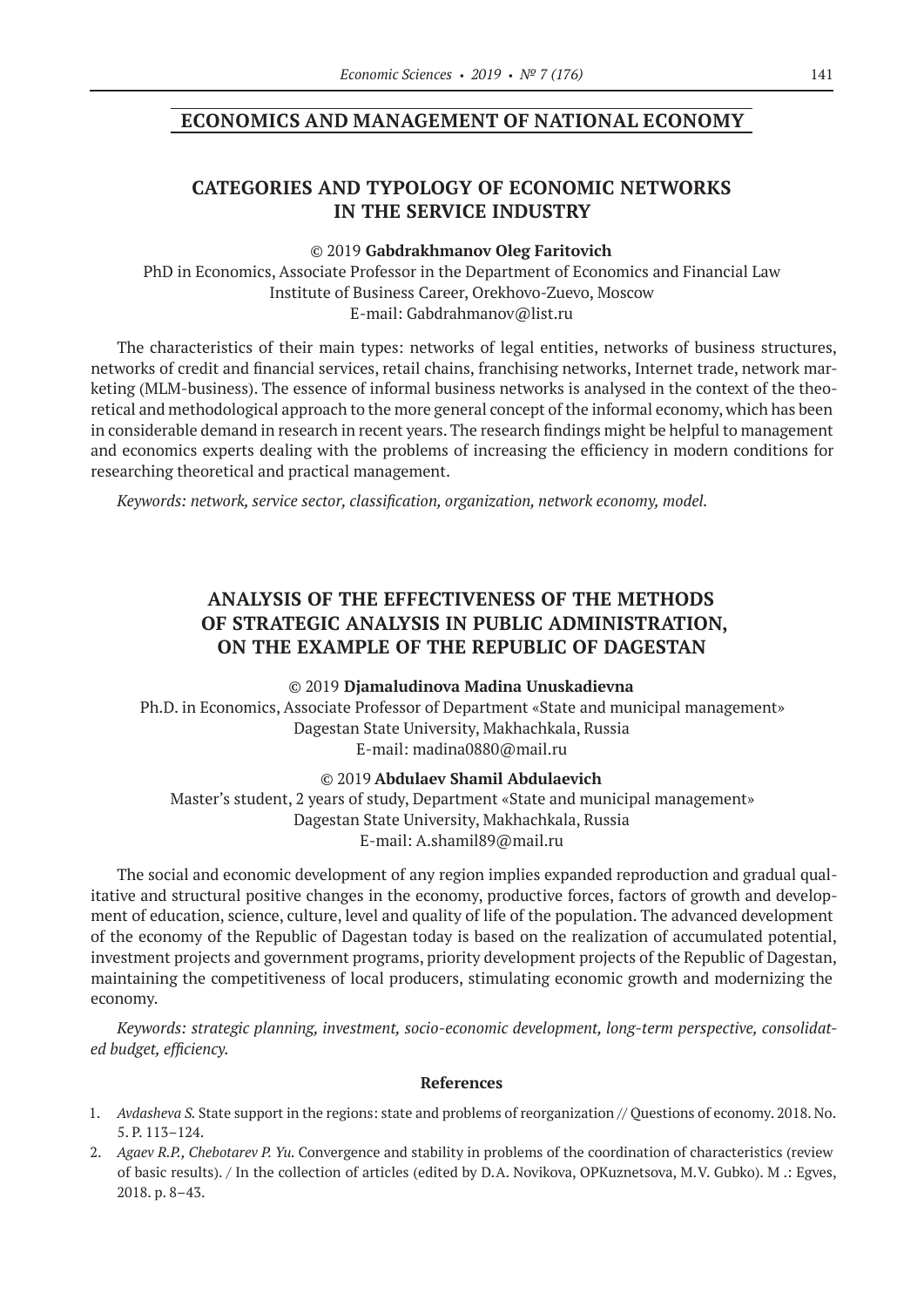- 3. *Asadulaeva Sh.R.* Socio-economic policy of the Republic of Dagestan // Economics and modern management: theory, methodology, practice: collection of articles of the V International Scientific Practical Conference. 2019. pp. 73–75.
- 4. *Ramazanova A.G., Maksubova D.M.* Improving the mechanism of socio-economic development of the region on the example of the Republic of Dagestan // In the collection: WORLD SCIENCE: PROBLEMS AND INNOVATIONS collection of articles of the XXVIII International Scientific and Practical Conference: at 2 pm. 2019. p. 32–34.
- 5. *Chaharbaghi K., Lynch R.* Sustainable competitive advantage: towards a dynamic resource-based strategy // Management Decisions. 1999. Vol. 37. No. 1. P. 45–50.
- 6. *David Fred R., David Forest R.* Strategic Management. A Competitive Advantage Approach, Concepts and Cases, Global Edition. 16th ed.— Pearson, 2017.— p. 101.

# **THE IMPACT OF THE ECONOMIC SPECIALIZATIONS OF THE NORTHERN MACROREGION FOR THE DEVELOPMENT OF SMALL AND MEDIUM ENTERPRISES**

# ©© 2019 **Ermolin Evgeny Nikolaevich**

PhD student Federal center for integrated Arctic research named after academician N.P. Laverov Russian Academy of Sciences, Arkhangelsk, Russia E‑mail: e.n.ermolin@yandex.ru

The article assesses the impact of economic specializations of territories on the development of small and medium-sized businesses on the example of the Northern macroregion. Studying the cause-and-effect relationships in the economic system of the region, as well as official statistics, the author concludes that taking into account the specifics of the Northern territories, the dominant influence of large business on the SME sector is manifested primarily in the formation of an appropriate level of income of the population, providing consumer demand, which, in turn, is a certain catalyst for development for small and medium-sized businesses.

*Keywords: Northern macro-region, the economic specialization of the macro-region, small and medium businesses, consumer market, population's incomes.*

- 1. *Antipov E.O., Tutygin A.G., Korobov V.B.* Problemy osushchestvleniya transportirovki gruzov v Arkticheskoj zone RF morskim putem [Problems of cargo transportation in the Arctic zone of the Russian Federation by sea] // Upravlencheskoe konsul'tirovanie. 2017. № 11 (107). S. 72–79.
- 2. *Ermolin E.N.* Razlichie ekonomicheskih specializacij territorij severnogo makroregiona [The difference of economic specialization of the territories of the Northern macroregion] // Gosudarstvo i biznes. Ekosistema cifrovoj ekonomiki: materialy XI Mezhdunarodnoj nauchno-prakticheskoj konferencii. Sankt-Peterburg, 24–26 aprelya 2019 g. / Severo-Zapadnyj institut upravleniya RANHiGS pri Prezidente RF. S. 255–258.
- 3. *Korobov V.B.* Theory and practice of expert methods: monograph / V.B. Korobov; edited by B.I. Kochurov.— M.: INFRA-M, 2019.— 281 p.
- 4. *Kurzenev V., Matveenko V.* Economic growth.— SPb.: Peter, 2018.— 608 p.
- 5. Strategiya prostranstvennogo razvitiya Rossijskoj Federacii [Spatial development strategy of the Russian Federation] (utverzhdena rasporyazheniem Pravitel'stva Rossijskoj Federacii 13 fevralya 2019 goda № 207-r)
- 6. *Tutygin A. G., Korobov V.B., Chizhova L.A., Malinina K.O.* Business community of the Russian North: models of behavior: monograph.— Rostov-on-don: Legion-M, 2018.— 244 p.
- 7. *Tutygin A.G., Chizhova L.A.* Modelirovanie traektorii povedeniya lokal'nyh biznes-soobshchestv v usloviyah Russkogo Severa [Modeling of the trajectory of local business communities in the Russian North] // Ekonomicheskie nauki. 2018. № 9 (166). S. 28–38. DOI: 10.14451/1.166.28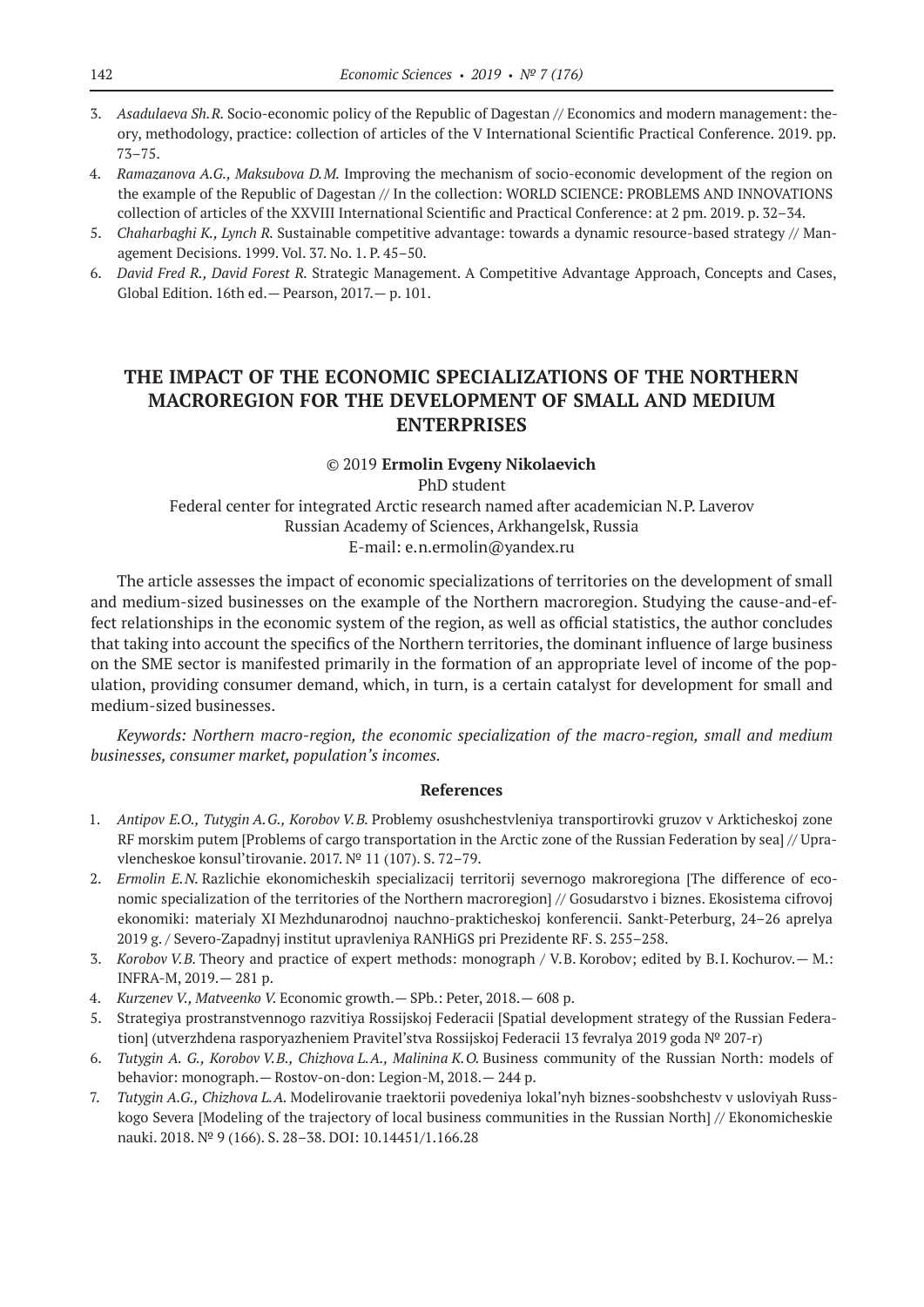- 8. *Tutygin A.G., Chizhova L.A., Anan'ina O.V*. Uvelichenie chislennosti zanyatyh v malom biznese sistemnaya problema ili dostizhimyj rezul'tat? [Is the increase in the number of employees in small business a systemic problem or an achievable result?]// Gosudarstvo i biznes. Ekosistema cifrovoj ekonomiki: materialy XI Mezhdunarodnoj nauchno-prakticheskoj konferencii. Sankt-Peterburg, 24–26 aprelya 2019 g. / Severo-Zapadnyj institut upravleniya RANHiGS pri Prezidente RF. Tom 2. S. 191–196.
- 9. *Tutygin A.G., Chizhova L.A.* Ekonomicheskij rost i uroven' zhizni naseleniya: problema sbalansirovannosti v strategiyah social'no-ekonomicheskogo razvitiya regionov Arkticheskoj zony RF [Economic growth and living standards of the population: the problem of balance in the strategies of socio-economic development of the regions of the Arctic zone of the Russian Federation] // Upravlenie innovacionnym razvitiem Arkticheskoj zony Rossijskoj Federacii. Sbornik izbrannyh trudov po materialam Vserossijskoj nauchno-prakticheskoj konferencii s mezhdunarodnym uchastiem. *Sostaviteli E.N.* Bogdanova, I.D. Nefedova. 2017. S. 131–136.
- 10. Razvitie malogo i srednego biznesa v Rossii. Aprel', 2019 g. [Development of small and medium business in Russia. April, 2019] https://www.sberbank.ru/common/img/uploaded/files/pdf/analytics/s\_m\_business\_dev.pdf

## **IDENTIFYING KEY SUCCESS FACTORS OF THE COMPANY**

©© 2019 **Kozina E.V.**

Candidate of Economic Sciences, Associate Professor at the Department of «Economics and Manage-

ment»

Penza State Technological University, Penza, Russia

©© 2019 **Sverchkova A.S.** Student Penza State Technological University, Penza, Russia

Today, the competitive environment creates tough conditions for the development of a successful business. Many business companies face problems, not keeping up with current market trends. Before managers set goals that require an optimal solution in the shortest possible time. In this regard, it is necessary to develop an effective tool for assessing the needs of customers and comparing the possibilities to meet these needs of your company with competitors.

The article defines the relationship of key success factors and internal components of competitiveness, it is established that the effective functioning of the enterprise in the short and long term depends on the factors of the internal environment of the company.

*Keywords: key success factors, competitiveness, marketing, consumers, analysis, staff.*

# **3D‑PRINTING TECHNOLOGIES AS BASIC INNOVATIONS FOR ACCELERATION OF SCIENTIFIC AND TECHNOLOGICAL DEVELOPMENT OF RUSSIA**

#### ©© 2019 **Kosakian Narine Levanovna**

Master of Economics

Financial University under the Government of the Russian Federation, Moscow, Russia E‑mail: kosakyan-narine@mail.ru

In the article, 3D‑printing technologies as factors of acceleration of scientific and technological development of Russia are discussed. Application of 3D‑printing technologies is described. Directions of acceleration of scientific and technological development driven by 3D‑printing technologies are discussed and listed. Recommendations for acceleration of scientific and technological development of Russia on the basis of 3D‑printing technologies are elaborated.

*Keywords: 3D‑printing, 3D‑printers, additive manufacturing technologies, metal powders, photopolymer*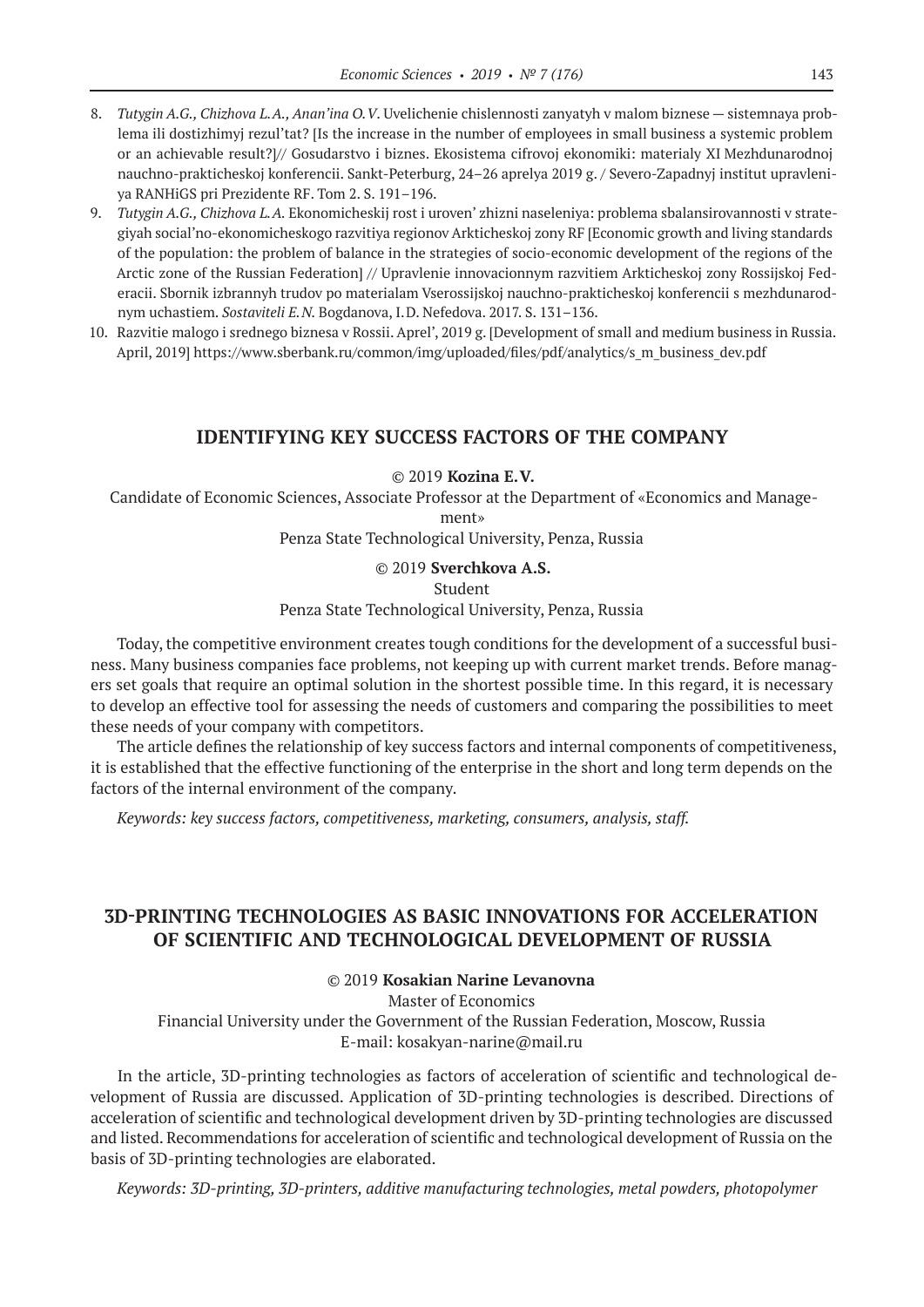- 1. Avtomatizirovannaya sistema upravleniya protsessom izgotovleniya vysikotochnykh izdeliy s primeneniem intellektualnikh tekhnologiy [Automated system for the control of highly accurate product manufacturing process using intelligent technologies] / Ignatyev A.A. i soavt. // Uspekhi sovremennoy nauki. 2017. T. 4, № 2. S. 88–92;
- 2. *Astvatsatryan L.E., Gazhva S.I.* Sovrevemnnie aspekti ispolzovaniya 3D‑tekhnologiy v izgotovlenii syemnikh zubnikh protezov [Modern aspects of 3D‑technology use in the manufacturing of over-dentures] // Sovremennie problemi nauki i obrazovaniya. 2017. № 5. URL: http://www.science-education.ru/ru/article/view?id=27071 (date of access: 01.08.2019);
- 3. *Glazunov V.S., Cherepanova M.V.* Primenenie additivnikh tekhnologiy v proizvodstve keramicheskikh izdeliy [Application of additive technologies in the manufacturing of ceramic products] // Vestnik Permskogo natsionalnogo issledovatelskogo politekhnicheskogo universiteta. Khimicheskaya technologiya i biotekhnologiya. 2018. № 4. S. 174–187;
- 4. *Zadorozhniy R.N., Tikhonyuk A.R.* Modernizatsiya ustanovki dlya polucheniya poroshkovykh materialov, prigodnikh dlya additivnikh tekhnologiy [Modernization of equipment used for production of powder materials suitable for additive technologies] // Innovatsii v selskom khozyaystve. 2018. № 3(28). S. 308–312;
- 5. *Zlenko M.A., Nagaytsev M.V., Dovbysh V.M.* Additivnie tekhnologii v mashinostroenii [Additive technologies in machine building industry]. M.: GNTS RF FGUP 'NAMI', 2015. 220 s.;
- 6. Ispolzovanie 3D‑printerov v khirurgii (obzor literatury) [Application of 3D‑printers in surgery (literature review)] / Lazarenko V.A. i soavt. // Kurskiy nauchno-prakticheskiy vestnik 'Chelovek i ego zdorovie'. 2018. № 4. S. 61–65;
- 7. *Kalagova A.V.* Primenenie sovremennikh tekhnologiy 3D‑pechati v meditsine [Application of modern 3D‑printing technologies in medicine] // Molodoy ucheniy. 2019. № 2. S. 54–56;
- 8. *Korbanov V.D., Valter A.I.* Izgotovlenie modelnoy osnastki v liteynom proizvodstve s primeneniem additivnikh tekhnologiy [Pattern equipment manufacturing in foundry production using additive technologies] // Izvestiya Tulskogo gosudarstvennogo universiteta. Tekhnicheskie nauki. 2018. № 10. S. 334–338;
- 9. *Krasnov A.A., Smolentsev E.V.* Additivnoe i subtraktivnoe proizvodstvo [Additive and subtractive production] // Mezhdunarodniy nauchniy zhurnal 'Innovatsionnaya nauka'. 2016. № 12–2/2016. S. 72–75;
- 10. *Mishin I.M.* Additivnie tekhnologii v zheleznodorozhnom mashinostroenii [Additive technologies in railway machinery industry] // Ustoychivoe razvitie nauki i obrazovaniya. 2018. № 9. S. 215–218;
- 11. Novie tekhnologii v industrii pitaniya—3D‑pechat [New technologies in food industry—3D‑printing] / Grishin A.S. i soavt. // Vestnik YUUrGU. Seriya 'Pishevye i biotekhnologii'. 2016. T. 4, № 2. S. 36–44;
- 12. Peredovie tekhnologii additivnogo proizvodstva metallicheskikh izdeliy [State-of-the-art technologies of metal products additive manufacturing] / Oskolkov A.A. i soavt. // Vestniok Permskogo natsionalnogo politekhnicheskogo universiteta. Mashinostroenie, materialovedenie. 2018. T. 20, № 3. S. 90–105;
- 13. Primenenie 3D‑pechati v stomatologii dlya izgotovleniya provizornikh ortopedicheskikh konstruktsiy [Application of 3D-printing in dentistry for fabrication of temporary prosthetic structures] / Diyachenko D. Yu. i soavt. // Elektronniy nauchno-obrazovatelniy vestnik zdorovie i obrazovanie v XXI veke. 2015. T. 17 (3). S. 5–7;
- 14. *Rashkovets M.V., Nikulina A.A.* Primenenie additivnoy tekhnologii v proizvodstve splavov Ni-Cr-Mo i Ni-Co-Cr [Application of additive technology in Ni-Cr-Mo and Ni-Co-Cr alloys manufacturing] // Vestnik gorno-metallurgicheskoy sektsii Rossiyskoy akademii estesstvennikh nauk. Otdelenie metallurgii. 2018. № 41. S. 207–213;
- 15. *Sun Kay, Sun Ksia*. Razrabotka trekhmernikh kompozitnikh pechtnikh materialov [Development of three-dimensional composite printing materials] // XXI vek. Tekhnosfernaya bezopasnost. 2018. T. 3,  $N^{\circ}$  1(9). S. 26–31;
- 16. *Sukhanova N.V.* Razrabotka intellektualnikh avtomatizirovannikh sistem upravleniya v mashinostroenii [Development of intelligent automated control systems in machine building industry] // Naukoemkie tekhnologii v mashinostroenii. 2018. № 11(89). S. 42–48;
- 17. *Tagirova K.F.* Arkhitektura intellektualnoy avtomatizirovannoy sistemi upravleniya nasosnoy ustanovkoy neftedobychi [Architecture of intelligent automated system of control of oil production pumping station] // Vysokoproizvoditelnie vychislitelnie sistemi i tekhnologii. 2018. T. 2, № 2. S. 124–129;
- 18. Ustranenie defektov nizhney chelyusti endoprotezami, sozdannymi na tekhnologii additivnogo stereolitograficheskogo modelirovaniya [Correction of defects of lower jaw using endoprostheses fabricated via stereolithographic modelling additive technology] / *Mirzoev M. Sh.* i soavt. // Vestnik Avitsenny. 2018. T. 20, № 2–3. S. 170–175;
- 19. *Chemodurov A.N.* Primenenie additivnikh tekhnologiy v proizvodstve izdeliy mashinostroeniya [Application of additive technologies in machine building industry products manufacturing] // Izvestiya TulGU. Tekhnicheskie nauki. 2016. Vyp. 8. Ch. 2. S. 210–217;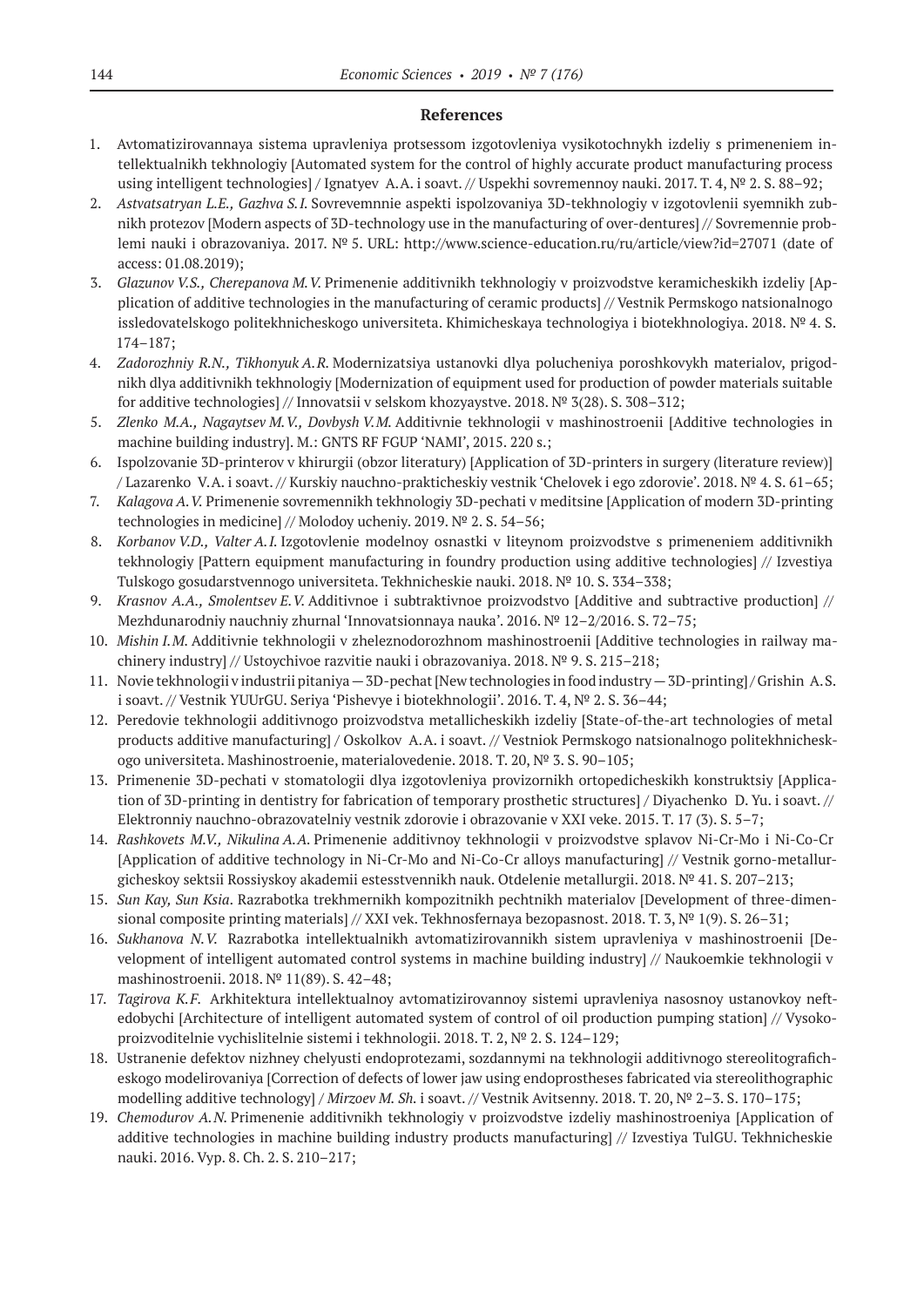- 20. *Cherepanova M.V., Skovorodnikov P.V., Khazeev A.A.* Primenenie additivnikh tekhnologiy v proizvodstve keramicheskikh izdeliy slozhnikh form [Application of additive technologies in manufacturing of ceramic products with complicated forms] // Nauchniy almanakh. 2018. № 10–2 (48). S. 73–76;
- 21. *Chub O.P.* Optimizatsiya parametrov gibkikh proizvodstvennikh sistem [Optimization of flexible manufacturing systems parameters] // Evraziyskoe nauchnoe obyedinenie. 2019. № 4–2(50). S. 131–134;
- 22. *Shilkina S.V., Gusarova A.A.* Intellektualnie informatsionnie tekhnologii v avtomatizirovannikh sistemakh upravleniya technologicheskimi protsessami [Intelligent information technologies in automated systems of control of technological processes] // Sovremennaya nauka i innovatsii. 2018. № 1(21). S. 34–39;
- 23. Additive Manufacturing for the Aircraft Industry: A Review / Sarat Singamneni et al. // Journal of Aeronautics & Aerospace Engineering. 2019. Volume 8, Issue 1 https://www.longdom.org/open-access/additive-manufacturing-for-the-aircraft-industry-a-review.pdf (date of access: 01.08.2019);
- 24. Current Biomedical Applications of 3D Printing and Additive Manufacturing / Pouyan Ahangar et al. // Applied Sciences. 2019. Volume 9, Issue 8. URL: https://www.mdpi.com/2076–3417/9/8/1713/pdf (date of access: 01.08.2019);
- 25. *Daniel Beiderbeck, Dominik Deradjat, Tim Minshall*. The Impact of Additive Manufacturing Technologies on Industrial Spare Parts Strategies. Cambridge: University of Cambridge, 2018. 57 p. URL: https://pdfs.semanticscholar. org/fde3/38bf35690594dc9a4f2822853bab87fb45dc.pdf (date of access: 01.08.2019);
- 26. Design and Characterization of Electrically Conductive Structures Additively Manufactured by Material Extrusion / Hagen Watschke et al. // Applied Sciences. 2019. Volume 9, Issue 4. URL: https://www.mdpi.com/2076– 3417/9/4/779/pdf (date of access: 01.08.2019);
- 27. Effect of Process Parameters on the Generated Surface Roughness of Down-Facing Surfaces in Selective Laser Melting / Amal Charles et al. // Applied Sciences. 2019. Volume 9, Issue 6. URL: https://www.mdpi.com/2076– 3417/9/6/1256/pdf (date of access: 01.08.2019);
- 28. Improving Surface Roughness of Additively Manufactured Parts Using a Photopolymerization Model and Multi-Objective Particle Swarm Optimization / Namjung Kim et al. // Applied Sciences. 2019. Volume 9, Issue 1. URL: https://www.mdpi.com/2076–3417/9/1/151/pdf (date of access: 01.08.2019);
- 29. *Manda V.R., Kampurath V., Msrk C.* 3D Printing and its Effect on Outsourcing: A Study of the Indian Aircraft Industry // Journal Aerospace Technology and Management. 2018. Volume 10. URL: http://www.scielo.br/pdf/jatm/ v10/2175–9146-jatm‑10-e0718.pdf (date of access: 01.08.2019);
- 30. MultiFab: A Machine Vision Assisted Platform for Multi-material 3D Printing / Pitchaya Sitthi-Amorn et al. URL: https://core.ac.uk/download/pdf/78067368.pdf (date of access: 01.08.2019);
- 31. *Prakash Panneerselvam*. Additive Manufacturing in Aerospace and Defense Sector: Strategy of India // Journal of Defense Studies. 2018. Volume 12, № 1. pp. 39–60;
- 32. Rapid Prototyping of Efficient Electromagnetic Interference Shielding Polymer Composites via Fused Deposition Modeling / Luiz Gustavo Ecco et al. // Applied Sciences. 2019. Volume 9, Issue 1. URL: https://www.mdpi. com/2076–3417/9/1/37/pdf (date of access: 01.08.2019);
- 33. Real-time Scheduling of Flexible Manufacturing Systems Using Support Vector Machines and Case-Based Reasoning / Paolo Priore et al. // Journal of Economics, Business and Management. 2015. Volume 3, № 1. pp. 54–59;
- 34. The Current Landscape for Additive Manufacturing Research. London: Imperial College, 2016. 83 p. URL: https:// core.ac.uk/download/pdf/77018324.pdf (date of access: 01.08.2019);
- 35. Thinking ahead the Future of Additive Manufacturing Exploring the Research Landscape. Paderborn: Direct Manufacturing Research Center, 2013. 137 p. URL: https://dmrc.uni-paderborn.de/fileadmin/dmrc/06\_Downloads/01\_Studies/DMRC\_Study\_Strategy.pdf (date of access: 01.08.2019).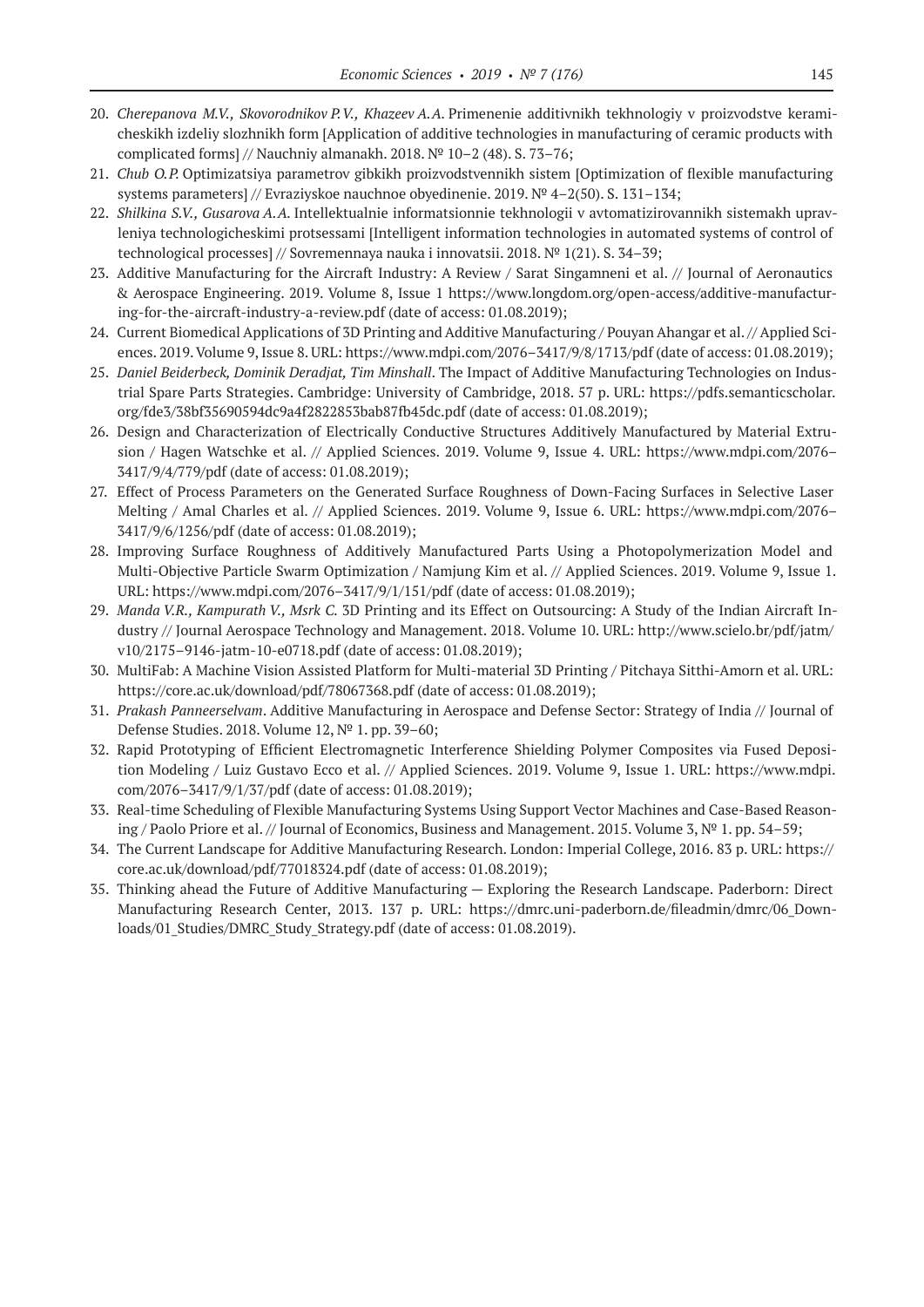# **THE DEVELOPMENT DIRECTIONS OF A MANAGEMENT LOGISTICS SYSTEM AT THE INDUSTRIAL ENTERPRISES**

#### ©© 2019 **Makarenko Sergey Aleksandrovich**

PhD Econ., associate professor «Economy and organization» Moscow polytechnic university, Moscow, Russia E‑mail: samprepod@mail.ru

## ©© 2019 **Zotov Alexey Nikolaevich**

PhD Econ., associate professor «Economy and organization» Moscow polytechnic university, Moscow, Russia E‑mail: agor80@yandex.ru

## ©© 2019 **Lebedev Alexander Larionovich**

Candidate of Technical Sciences, professor, rector International Economical and Humanitarian Institute, Moscow, Russia E‑mail: a.lebedev@imegi.ru

### ©© 2019 **Semikova Olga Ruslanovna**

Candidate of Economic Sciences, associate professor, vice rector for educational and methodical work International Economical and Humanitarian Institute, Moscow, Russia E‑mail: semikova@imegi.ru

In paper modern problems and the directions of development of a management logistics system at the industrial companies are considered. As the main actions for improvement of material flows management in the industrial companies development of risk management policy, automation of document flow.

*Keywords: industry, management, efficiency, management of material flows, risk, logistics, automation of activity of the industrial company, management logistics system*

- 1. *Bagautdinova D.Z., Sekerin D.V.* Vnedrenie sistemy avtomatizacii kak faktor povysheniya effektivnosti na promyshlennom predpriyatii // Ekonomika i predprinimatel'stvo. 2015. № 6–1 (59–1). S. 580–582
- 2. *Gorohova A.E.* Faktory razvitiya promyshlennyh predpriyatij v usloviyah stanovleniya postindustrial'noj ekonomiki // Ekonomika i predprinimatel'stvo.— 2014. № 12 ch.2.— S. 870–873
- 3. *Gorohova A.E., Nizhegorodcev R.M., Sekerin V.D.* Predprinimatel'stvo kak faktor innovacionnogo razvitiya rossijskoj ekonomiki // Vestnik ekonomicheskoj integracii. 2011. № 8. S. 44–48
- 4. *Efremov A.A.* Lizingovye otnosheniya v formirovanii cepej postavok // Problemy sovremennoj ekonomiki. 2011. № 1 (37). S. 145–148
- 5. *Efremov A.A.* Logisticheskaya strategiya razvitiya setevyh struktur lizinga // Izvestiya Sankt-Peterburgskogo universiteta ekonomiki i finansov. 2012. № 1 (73). S. 68–74.
- 6. Logistika i upravlenie cepyami postavok /Bukrinskaya E.M., Gviliya N.A., Dmitriev A.V., Efremov A.A., Kill' M.YU., Pavlov M.YU., Rudkovskij I.F., Smirnova E.A.— Uchebnik / Moskva, 2017.
- 7. *Sekerin V.D., Petrov S.B.* Sovremennye podhody k kontrollingu // Marketing. 2009. № 5. S. 24–32
- 8. *Sekerin V.D.* Logistika.— M.: KNORUS, 2011
- 9. *Sekerin V.D., Gorohova A.E.* Novye tekhnologii upravleniya ekonomicheskoj deyatel'nost'yu // Drukerovskij vestnik. 2018. № 4.— S. 32–37
- 10. Upravlenie organizaciej: uchebnik / pod red. A.G. Porshneva, Z.P. Rumyancevoj, I.A. Salomatina.— M.: INFRA-M, 2017.— 736 s.
- 11. World Economic Forum. (2018). The global risk report. Retrieved from http://www3.weforum.org/docs/WEF\_ GRR18\_Report.pdf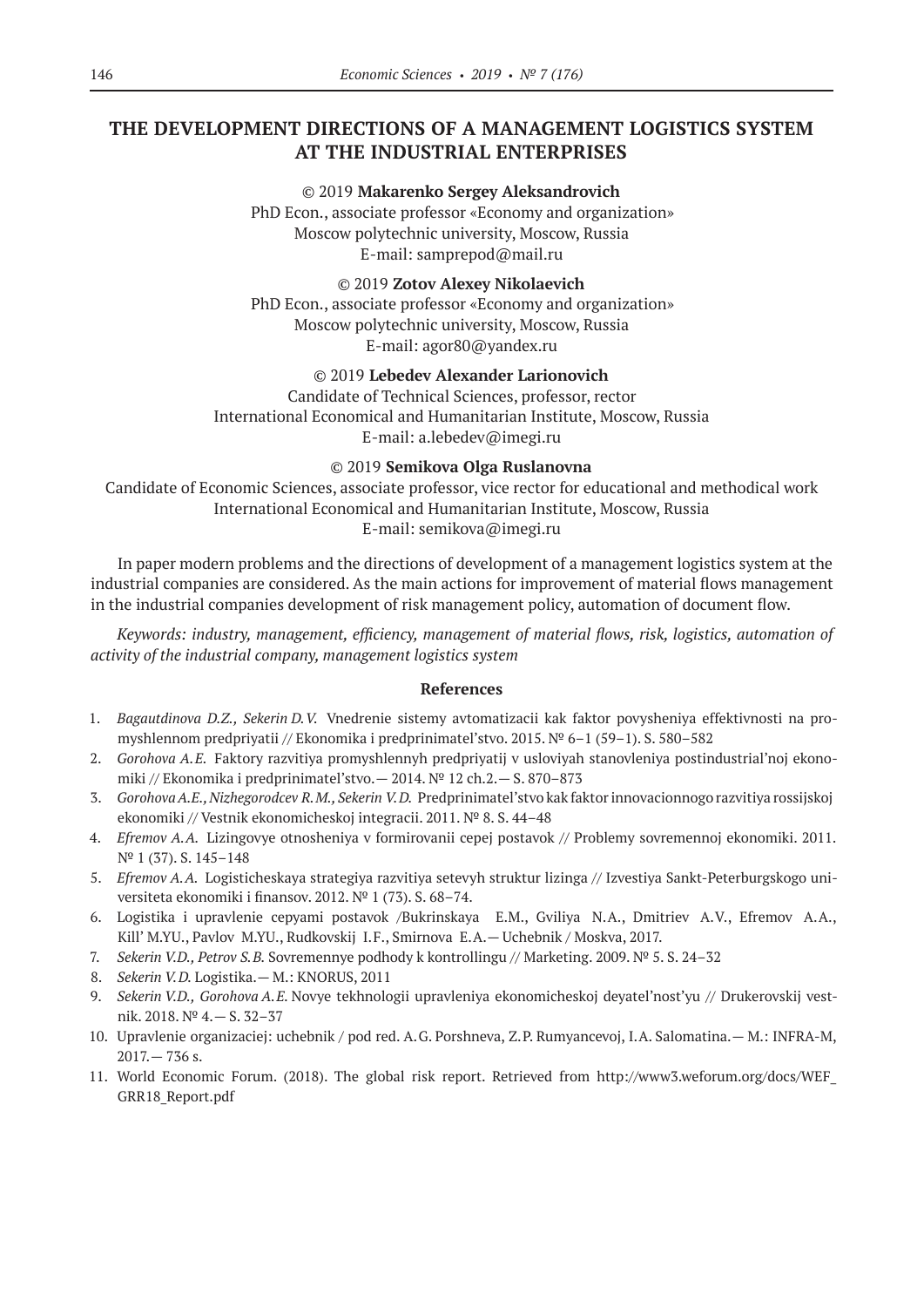# **PROSPECTS OF INDUSTRIAL APPLICATION OF TECHNOLOGIES INTERNET OF THINGS: LIMITATIONS AND ADVANTAGES**

#### ©© 2019 **Myasoedov Sergey Alexandrovich**

Doctor of Economics, associate Professor Academy of marketing and socially-information technologies - IMSIT, Krasnodar, Russia E-mail: myasoedov8@mail.ru

The accelerating digitalization of economic processes, the availability of information devices contributes to the development of information technologies that reduce the level of consumption of resources and increase the efficiency of management; the introduction of Internet technologies, which entails the growth of the potential of cyber threats, transforms the reality of low incomes in the country into a deterrent factor of the introduction of digital technologies in the economy. Internet of things technologies are in demand by all groups of the population and sectors of the economy, represent a tremendous prospect for the efficiency of investments in the production оf devices, components, infrastructure of this segment of the digital economy.

*Keywords: digital economy, Internet of things, smart city technologies, smart home technologies, big data, sharing economy.*

## **ASSESSMENT OF INVESTMENT RISK IN PRIMORSKY KRAI**

### ©© 2019 **Oleinik Elena Borisovna**

Dr. Econ. Sciences, Professor, Department of Business-informatics and economic-mathematical methods Far Eastern Federal University, Vladivostok, Russia

#### ©© 2019 **Eremin Alexander Yurevich**

#### undertgraduate

## Far Eastern Federal University, Vladivostok, Russia

Proposed aggregate indicators for the evaluation of investment risks. For translation performance in one-size-fits-all scale used special function of desirability. Proposed quantitative method for calculating the weights used to calculate of integral indicators of investment risk and built a model its dynamics model. The proposed approach can be used to assess investment risk and the effectiveness of the investment policy of any region.

*Keywords: investment risk, the function of desirability, weighting, Dynamics integrated indicator, the level of investment.*

- 1. *Babeshko, L.O*. Forecasting financial and economic indicators for heterogeneous data/V.a. babeshko L.o. Bivshev. -M.: Rusajns, 2016.—560 p.
- 2. *Ivashina N.*v. Methodology of an estimation of competitiveness of regional fisheries complex desirability functions based//Vestnik of TGEU, 2005. No. 3. -P. 26–36
- 3. *Lyubushin, N. P., Brikach. G.E.* Using generalized functions the desirability of Harrington in multiparameter economic challenges //Economic analysis: theory and practice.—2014. -No. 18 (370).—2–10
- 4. *Narolina, Y.V*. Investment potential and investment risk as the basic components of investment attractiveness of the region/Y. Narolina//Vestnik of the Tambov University.—2009. -No. 12. -P. 137–143
- 5. Official website of Primorsky Krai investment agency [electronic resource]. -Access mode https://pkia.ru (date of treatment 10.06.2019)
- 6. Official website of Primorsky Krai territorial service [electronic resource]. -Access mode http://primstat.gks.ru (date of treatment 15.06.2019)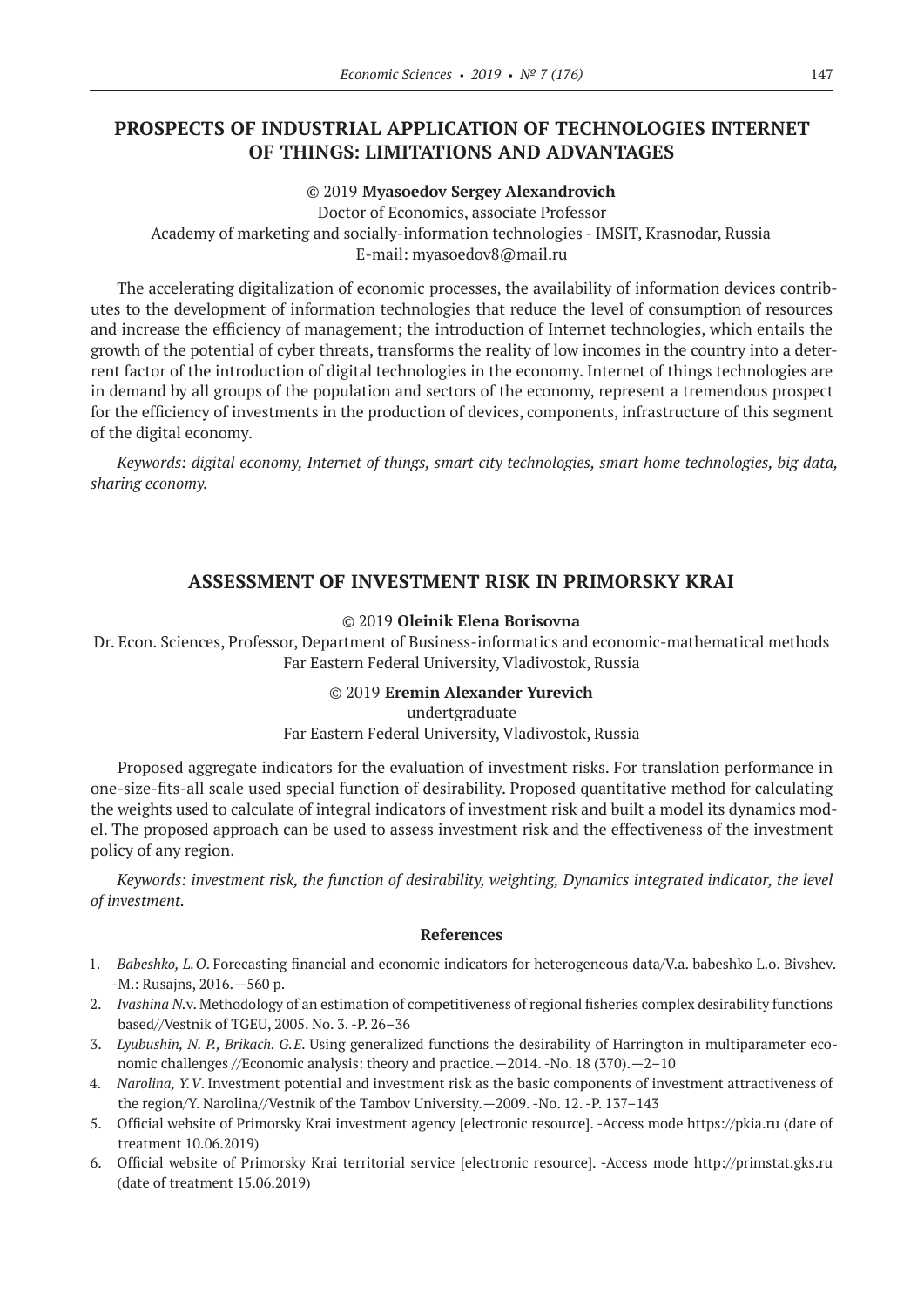- 7. Official website of the Federal State statistics service [electronic resource]. -Access mode http://www.gks.ru (date of treatment 12.07.2019)
- 8. *Suloeva, S.V., Mihienkova, E.Y*. Review of the foreign investment climate assessment practices for attracting foreign capital //Vestnik of Vestnik of TGEU.—1999. -No. 3. -P. 3–10
- 9. *Oleinik E., Zakharova, A*. Quantitative and Qualitative Aspects of Influence of the Investments on Economic Growth// International Journal of Economics and Financial Issues. Special Issue for "Fundamental and Applied Research in Economics and Management: New Perspectives".— 2016.—№ 6(S8).— Р. 340–345. .— Co-auth.: Zakharova, A. http://www.econjournals.com/index.php/ ijefi/article /view/3763

# **PUBLIC-PRIVATE PARTNERSHIP AS A TOOL TO ATTRACT INVESTMENT IN THE MODERNIZATION OF THE ECONOMY OF THE REGION**

## ©© 2019 **Rabadanova A.A.**

Ph.D. in Economics, Researcher Institute of Social and Economic Research DSC RAS, Makhachkala, Russia

The article emphasizes the important role of investment in the process of implementing the modernization of the regional economy. The effectiveness of modernization of the regional economy is largely determined by government policy, as well as mobilization and the degree of rational use of investment resources. In Russia, the main and real way of expanding investment activity and attracting private investment can be the active participation of the state in the implementation of capital investments in the region's economy on the basis of public-private partnership.

*Keywords: region, modernization of the economy, public-private partnership, investment.*

#### **References**

- 1. *Artamonov, D. Yu*. Institute of public private partnership in technological modernization of the economy / D. Yu. Artamonov, V.V. Med-nikov, M.V. Novoselov // Regional problems of economic transformation.— 2014.— № 7.— C. 18–26.
- 2. *Ganeev A.M.* Features of the creation and functioning of development institutions in the Russian Federation / A.M. Ganeev // Intellect. Innovation. Investments. 2016. No. 8. P. 17–19.
- 3. *Zeldner A.G.* Improving the public-private partnership in Russia system approach / A.G. Zeldner // Economic Sciences. 2013. No. 98. P. 7–14.
- 4. *Konishcheva T.I.* The trend of development of public-private partnership: the experience of the European Union and the United States / T.I. Konishchev // Questions of economics and law. 2017. No. 105. P. 49–54.
- 5. *Smeshko, O.G*. Structural restructuring of the Russian economy: priorities and regulatory mechanism / OG Smeshko // Regional problems of economic transformation.—  $2014.$ —  $N^2$  7.— P. 6–17.
- 6. *Smotritskaya I.I.* New economic strategy requires a new quality of government / I.I. Smotritskaya // Bulletin of the Institute of Economics of the Russian Academy of Sciences. 2017. No. 5. P. 7–22.
- 7. Russia's economy in the context of globalization.— M .: Institute of Economics, RAS, 2006

## **THE EFFICIENCY IN PRODUCTION SYSTEMS OF A NEW GENERATION**

#### ©© 2019 **Sister Vladimir Grigorievich**

Doctor of Technical Sciences, Professor, Corresponding member of the Academy of Sciences Director General of "National innovation system Ltd.", Moscow, Russia

#### ©© 2019 **Gorlacheva Evgeniya Nikolaevna**

Candidate of Economic Sciences Bauman Moscow State University, Moscow, Russia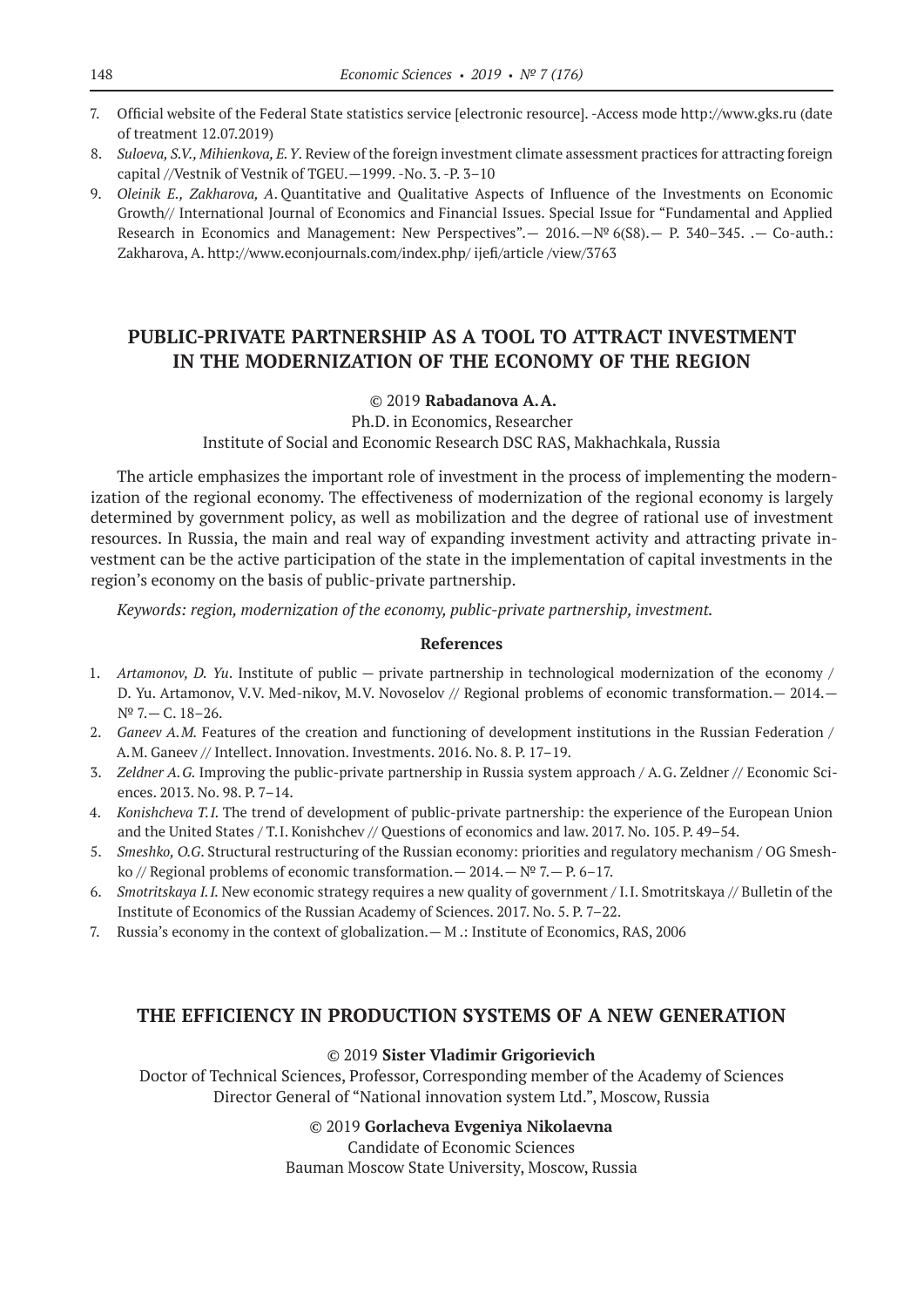### ©© 2019 **Vasilenko Anna Pavlovna**

## Leading specialist of "National Innovation System Ltd.", Moscow, Russia

The problem of efficiency provision in the production systems of a new generation is investigated. It is shown that such production systems should meet the requirements in productivity, efficiency in terms of technology uncertainty. The paper presents the logistic approach to the design of production systems which on the base of structural design methods provides the efficiency of such systems.

*Keywords: production systems of a new generation, digitalization, logistic approach, structural design, technology uncertainty, industry 4.0, convergence, synchronization.*

#### **References**

- 1. *Kleiner G.B., Rybachuk M.A.* System balance of the economy. Moscow, Scientific library, 2017. 320 p.
- 2. *Klyushnikov V.Y., Romanov A.A., Tyulin A.E.* The methodology of the creation an innovation potential in space industry // Aerospace instrument engineering and information systems, 2018. Vol.5, Issue 2, pp.53–64.
- 3. *Klyushnikov V.Y.* The methodology of complex forecasting of a technology development in space industry // Space science and space building, 2017. #2(95), pp.13–25.
- 4. *Nizhegorodtzev R.M.* The logistic modeling of economy dynamics (part 1) // Management issues, 2004. pp.46–53.
- 5. *Pavellek G.* The complex planning of industrial enterprises: basic principles, methods, IT‑provision. Moscow, Alpina Publisher, 2015. 366 p.
- 6. *Prokhorov I.A.* The launch of 7th technology paradigm // www.energofurm.org/pointofview/prohorov/7-tech-structure.aspx (date of request: 27.03.2019).
- 7. *Smirnov A.A.* The investigation of research problem concerning the organization of theoretical and practical activity in increasing efficiency of a region socio-economic development // Audit and financial analysis. 2010. #3. 0–12 p. available at: http://auditfin.com/fin/2010/3/10\_06.pdf (date of request: 23.03.2019)
- 8. *Koren Y.* General RMS characteristics: comparison with dedicated and flexible systems // Reconfigurable manufacturing systems and transformable factories, A.I. Daschenko, ed. Berlin, Germany: Springer-Verlag, 2006, pp.27–45.
- 9. *Omelchenko I.N., Drogovoz P.A., Shiboldenkov V.A., Gorlacheva E.N., Yusufova O.M.* The modelling of the efficiency in the new generation manufacturing distributive systems based on the cognitive production factors / Proceedings of the 3rd International Conference on Mechanical, System and Control Engineering (ICMSC2019), in press.

## **FEATURES OF MANAGEMENT TRAINING IN HEALTH SECTOR**

### ©© 2019 **Khalturin Roman Alexandrovich**

Candidate of Economics Sciences, Head of the department of the economic analysis and forecasting Moscow State University of Medicine and Dentistry named after A.I. Evdokimov, Moscow E‑mail: xalturin86@mail.ru

In this article some features of management training inherent for health sector are considered. Importance of high-quality training of medical personnel and highly qualified administrative personnel on which activity the condition of protection and strengthening of health of the population of our country will depend is noted. Effective use of resources is impossible without competent heads who are capable to solve the relevant purposes and the tasks set in the industry.

*Keywords: management, medical organizations, health care, administrative shots, chief physician, education, medicine, leadership.*

- 1. Decree of the Russian President of June 6, 2019 N254 «About the Strategy of development of health care in the Russian Federation until 2025».
- 2. *Ivanov N.P., Malkina L.V.* HR Marketing in the system of management of the modern medical organization // Basic researches.— 2017.— No. 10–2.— Page 351–357.
- 3. Russian statistical year-book. 2018: To become. сб. / Rosstat.— M, 2018, Page 212.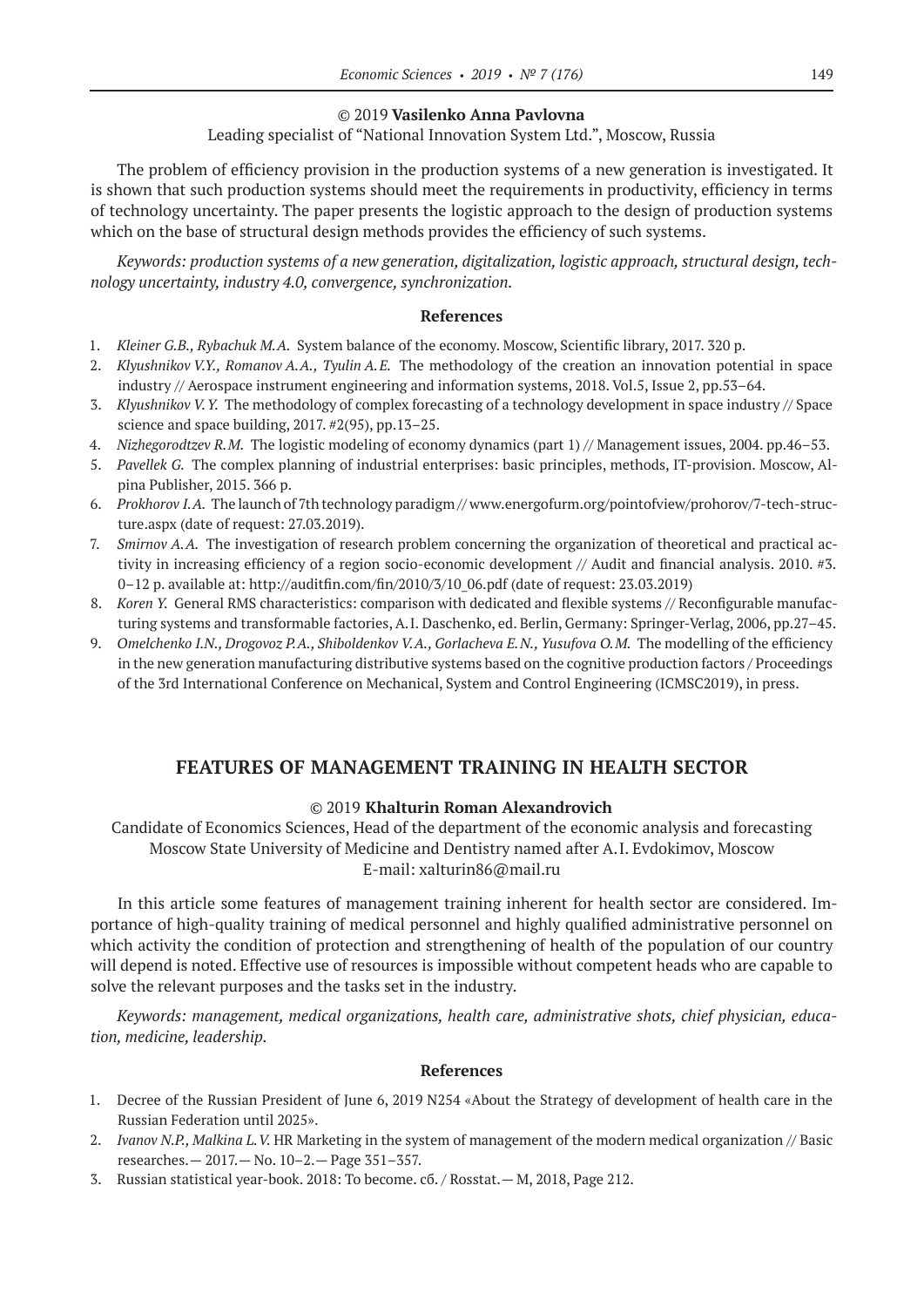## **COUNTER-TERRORISM FINANCING POLICY: DEFINITION AND THREATS IN THE DEVELOPMENT OF ARTIFICIAL INTELLIGENCE MARKET**

©© 2019 **Chernov Sergey Borisovich**

PhD in Economics, Associate Professor of the Department of Economic Theory and World Economy State University of Management, Moscow, Russia E-mail: chernov s b@mail.ru

A modern interpretation of the anti-terrorist financing policy is given. The types of economic policies to counter the financing of terrorism are reviewed and systematized. A connection has been established between the development of the artificial intelligence market and threats to counter the financing of terrorism. The functions of the state in the field of countering the financing of terrorism are discussed.

*Keywords: counterterrorism financing policy, shadow economy, criminal capital, cryptocurrency, threats.*

## **DIGITAL TRANSFORMATION IN ECONOMIC SECURITY CONCEPT**

#### ©© 2019 **Chechin Oleg Pavlovich**

Candidate of Economic Sciences, Associate Professor Samara State University of Economics, Samara, Russia E‑mail: cheche18@rambler.ru

The digital economy in the modern world is gaining momentum and becoming an integral part of our life. Trends in the digital transformation of the economy form the challenges and the corresponding specific threats and risks of the development of socio-economic systems.

The article provides an overview of possible challenges and threats to society and organizations in the framework of the development of digital transformation of the economy. And also identified the main strategic objectives of digital transformation in the concept of economic security.

*Keywords: economic security, strategic development, digital economy, innovations, digital transformation, risk management.*

## **THE HUMAN CAPITAL OF THE DISABLED: EMPLOYMENT REHABILITATION AND ASSESSMENT METHODS**

#### ©© 2019 **Fadin Nikita Igorevich**

applicant of «All-Russian Research Institute of Work» of the Ministry of Labor and Social Protection of the Russian Federation, Moscow E‑mail: fadin-nikita@mail.ru

The purpose of this article is to determine the factors influencing the formation and development of the labor potential of a disabled person as part of the components of human capital, identify the needs to expand investment in human capital of disabled people, the role of the state and business in this process. The review of foreign and domestic researches in the field of definition of components, elements of the maintenance of the human capital is carried out, necessity of its addition by specific elements of formation and development of the human capital at able-bodied disabled people is proved. The content of the concept of «labor rehabilitation of disabled people» as a set of rehabilitation measures with the definition of its components to restore the ability to work and help in the implementation of professional competencies. Matrices and formulas for assessing the labor potential of persons with disabilities, taking into account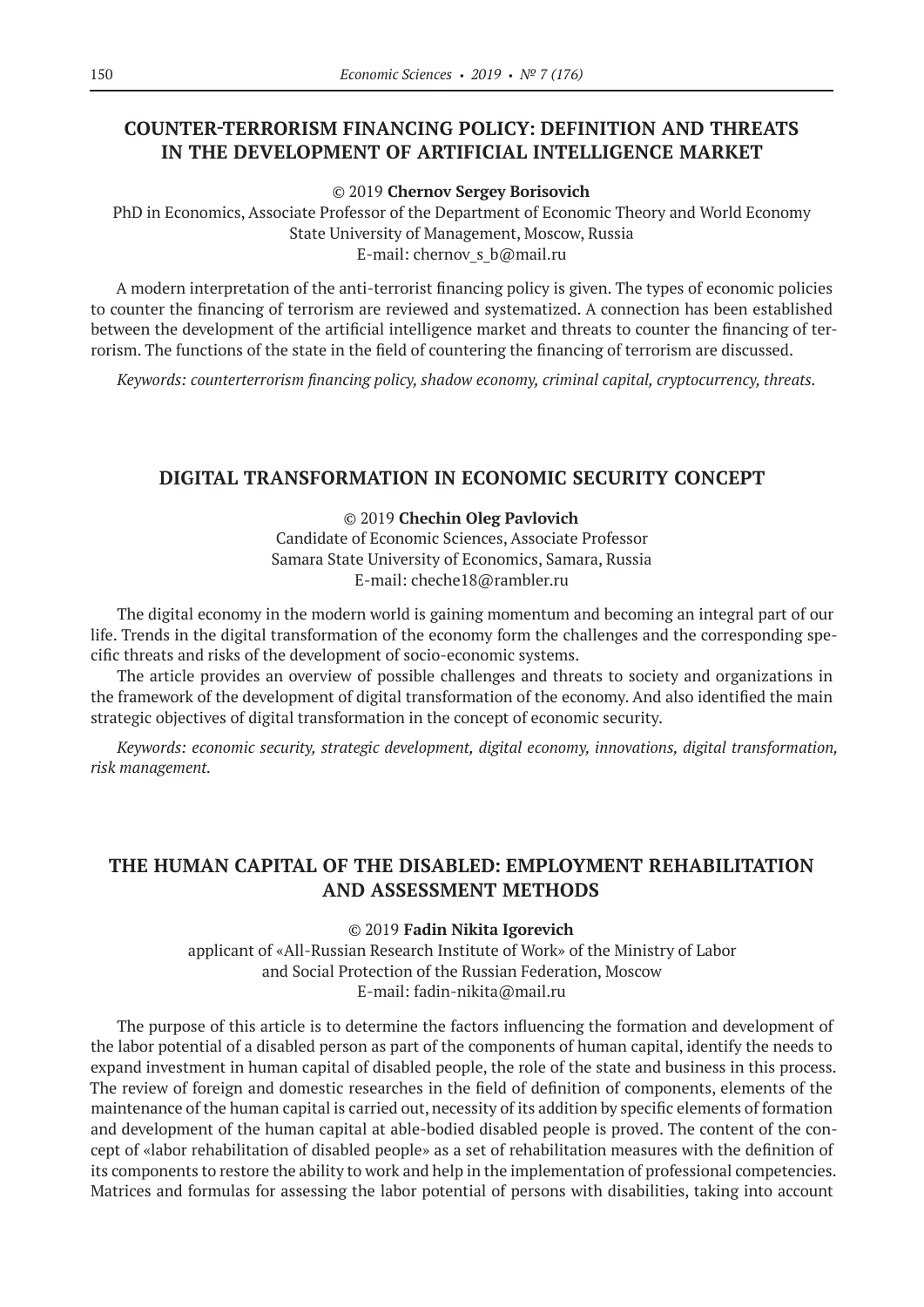their motivation and behavior, as well as the formula of the integral indicator of the use of competencies of a disabled person, revealing their human potential. Proposed organizational and administrative measures in the form of: development and approval of the «all-Russian guaranteed standard (regulations) of rehabilitation measures for nosology of diseases leading to disability»; pilot projects: to create a state institution «employment Agency of disabled people»; the introduction of «Personal interactive road map of employment of disabled people»; new format of interaction with employers in the format of «inclusive audit»—for the purpose of effective labor rehabilitation of disabled people, job creation, further development of the labor market for them, including flexible forms of employment.

*Keywords: persons with disabilities, human capital people with disabilities, employment rehabilitation, labour market, employment, Employment Agency for the disabled, employment potential of persons with disabilities, motivation, competence, inclusive audit, roadmap for employment of persons with disabilities.*

# **SYSTEM REGULARITIES OF FORMATION AND DEVELOPMENT OF THE RUSSIAN MODEL «INDUSTRY 4.0» WITH USE OF TECHNOLOGICAL BUSINESS**

©© 2019 **Glisin Alexey Fedorovich**

Candidate of Economic Sciences (Ph.D. in Economics), Associate Professor of Corporate Finance and Corporate Governance Department

Financial University under the Government of the Russian Federation, Moscow, Russia E-mail: alglisin@gmail.com

©© 2019 **Malyshev Nikolai Ivanovich**

Candidate of Economic Sciences (Ph.D. in Economics), Associate Professor ANO DPO Scientific and Educational Center «Impulse» E‑mail: nimal1907@mail.ru

The article analyzes management issues from the point of view of new trends arising during the transition of the economy to Industry 4.0 and their relationship with the processes of increasing technological development. Possible options and ways to modernize the management systems of domestic enterprises and organizations on the new modern theoretical basis and practical experience of countries with developed market economies are considered. The main conceptual changes in the system of managerial knowledge and their influence on the processes of innovative recovery of the domestic economy are traced.

*Keywords: organization economics, innovative development, technological development of production, technological factors of economic development, integrated technological management*

- 1. *Glisin F.F., Kalyuzhny V.V.* Evaluating the effectiveness of research and innovation activities in foreign countries and in Russia. Innovatsii [Innovation], 2015, no. 6, pp. 32–37 (in Russian).
- 2. *Glisin F.F., Kalyuzhny V.V.* Forecasting indicators of scientific activity. Innovatsii [Innovation], 2014, no. 11, pp. 37–44 (in Russian).
- 3. The concept of technological development in Russia: (draft) / V.N. Bryunin,.V. Hotulev, S.M. Menshikov, F.F. Gleesin.— M .: ATN RF, ITC «INTEX» enterprise Novintech-INCOR MESI, ICTSPO, 1992.— 91 p.
- 4. *Glisin A.F.* [Some features of the modern innovation economy]. Sbornik statey mezhdunarodnoy nauchno-prakticheskoy konferentsii «Aktual'nye problemy ekonomiki». Chast' 1. Otvetstvennyy redaktor Sukiasyan A.A. [Collection of articles of the international scientific-practical conference «Actual problems of the economy.» Part 1 Editor Sukiasyan A.A.], Publisher: Aeterna, Ufa — 2015 — pp. 92–98 (In Russian).
- 5. G.B. Klener. System paradigm and system management // Russian Journal of Management 2008.— No. 3, Volume  $6, -P. 27-50$
- 6. *Malyshev N.I., Shevchenko S.S.* SYSTEM REGULARITIES AND MECHANISMS OF MANAGEMENT OF TECHNOLOG-ICAL DEVELOPMENT OF PRODUCTION SYSTEMS // Administrative Sciences in the Modern World.— 2016.— No. 1.— P. 354–357.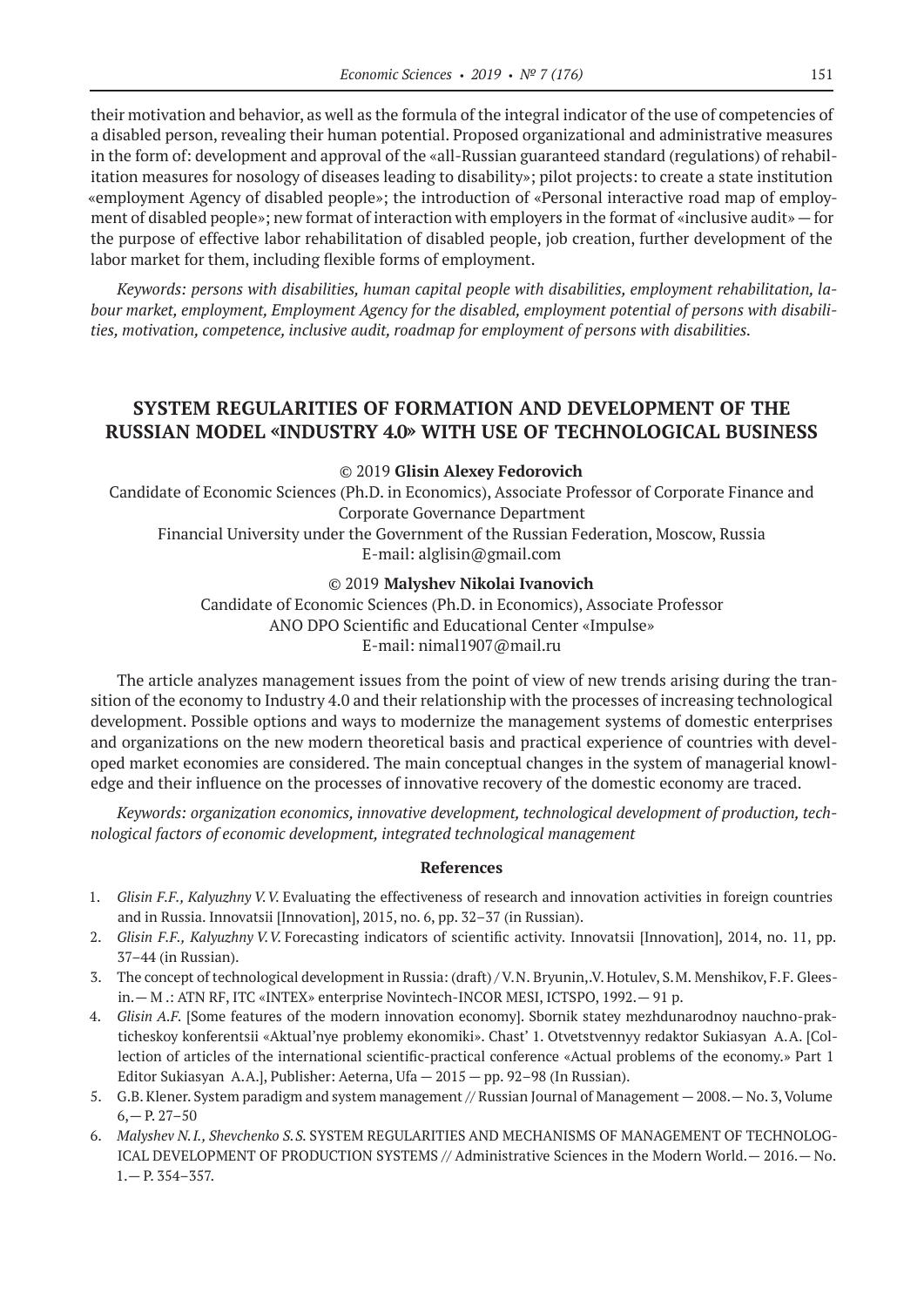- 7. Itogi MEF‑2016: ekonomicheskiy kurs adekvatnym ne nazval nikto!, / [Elektronnyy resurs].— Rezhim dostupa: http://me-forum.ru/media/news/5635/
- 8. Ukaz Prezidenta RF ot 01.12.2016 N642 «O Strategii nauchno-tekhnologicheskogo razvitiya Rossiyskoy Federatsii», / Konsul'tant Plyus, 1992–2017 [Elektronnyy resurs].— Rezhim dostupa: http://www.consultant.ru/law/hotdocs/48053.html
- 9. Rezul'tativnost' nauchnykh issledovaniy i razrabotok: 2017, 2016, 2015, 2014, 2013, / Federal'noye gosudarstvennoye byudzhetnoye nauchnoye uchrezhdeniye «Nauchno-issledovatel'skiy institut — Respublikanskiy issledovatel'skiy nauchno-konsul'tatsionnyy tsentr ekspertizy» (FGBNU NII RINKTSE).— M.: FGBNU NII RINKTSE, 2015. [Elektronnyy resurs].— Rezhim dostupa: http://www.csrs.ru/archive/
- 10. *I. Khel'*, Industriya 4.0: chto takoye chetvertaya promyshlennaya revolyutsiya? 2015. [Elektronnyy resurs].— Rezhim dostupa: https://hi-news.ru/business-analitics/industriya‑4–0-chto-takoe-chetvertaya-promyshlennaya-revolyuciya.html

# **FINANCE, MONEY CIRCULATION AND CREDIT**

## **PROCESSES OF REFORMING THE DOMESTIC SYSTEM OF WASTE MANUFACTURING AND CONSUMPTION**

#### ©© 2019 **Pukhova Marina Mikhailovna**

PhD (Economics), Associate Professor

Financial University under the Government of the Russian Federation, Moscow, Russia

The article is written based on the results of the implementation of the research work carried out as part of the state task in the Financial University under the Government of the Russian Federation for 2019. The article reflects the elements of reforming the system for processing production and consumption waste. The specifics of the formation of regional operators for solid municipal waste management, territorial waste management schemes, and the 3R principle are indicated.

*Keywords: production and consumption waste management system, regional operators, territorial scheme, regional operators, territorial scheme*

## **BOOK KEEPING, STATISTICS**

# **THE MAIN APPROACHES TO BALANCING THE INTERESTS OF PARTICIPANTS IN THE FUNDRAISING ACTIVITIES NPOS**

©© 2019 **Basova Maria Mikhailovna** Сandidate of science in economics Associate Professor Department of accounting, analysis and audit Financial University under the Government of the Russian Federation, Moscow, Russia

The article deals with the main approaches of fundraiser to work with different groups of stakeholders of a non-profit organization in order to ensure the balance of their interests. It is shown that in order to